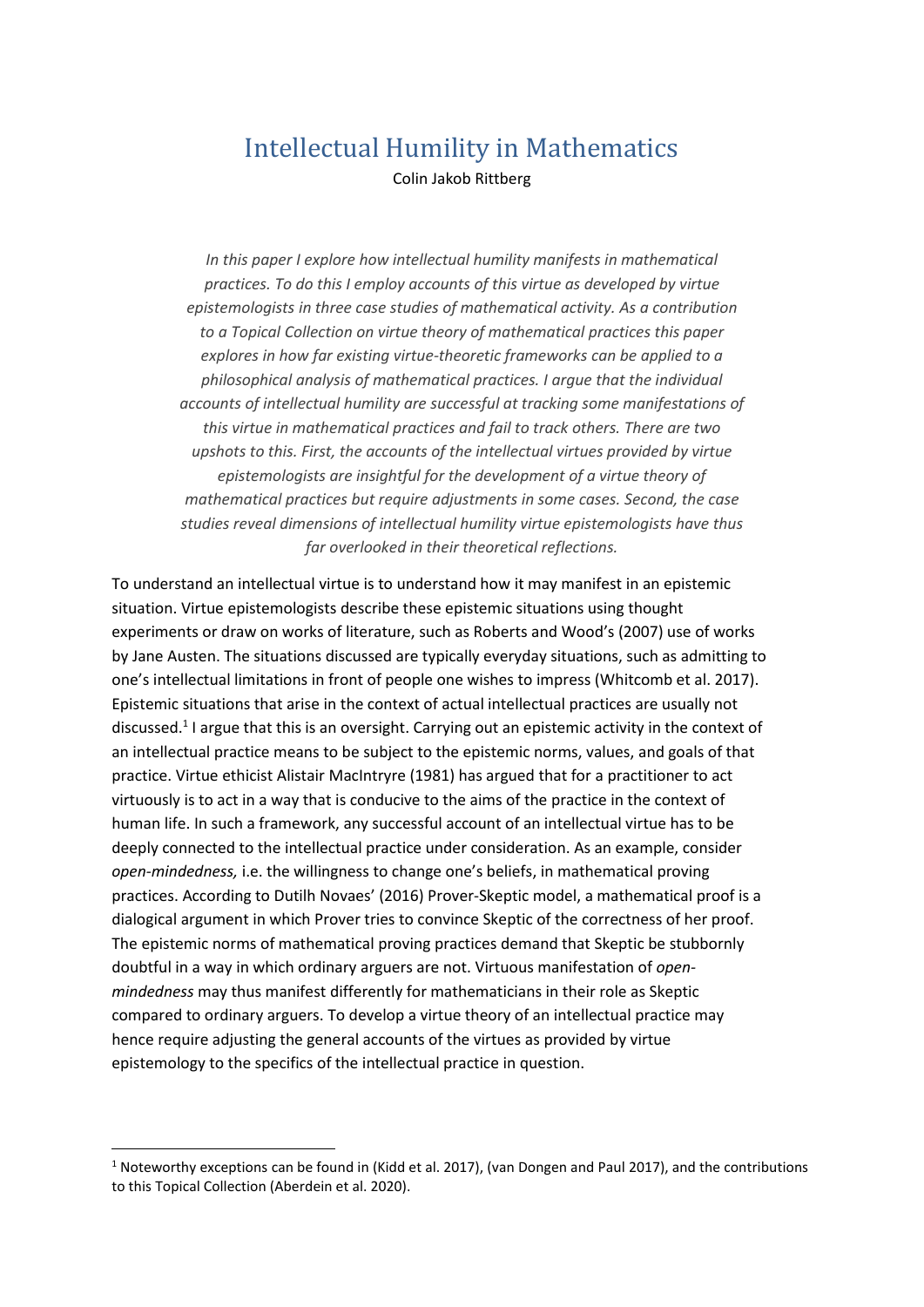In their contribution to this Topical Collection, Tanswell and Kidd (2020) take seriously the insight that virtues may vary across and within different disciplines and projects and explore it in detail. They ask whether the virtues of a practice are better understood as *generic* virtues, pertinent to all forms of epistemic activity in a domain neutral way, that take on forms specific to that practice, or whether practices are better understood in terms of local virtues; e.g. is mathematical rigour a specific form of the general virtues of meticulousness and carefulness, or is mathematical rigor an excellence that can only properly be exercised in a mathematical practice and hence a local virtue?<sup>2</sup> In this paper I explore the former for intellectual humility. I investigate how well accounts of intellectual humility as a generic epistemic virtue trace specific instances of (failed) manifestations of the virtue in mathematical practices.

Intellectual humility has attracted considerable attention by virtue epistemologists in recent years (Whitcomb et al. 2017), (Kidd 2016), (Tanesini 2016), (Hazlett 2012), (Spiegel 2012), (Roberts and Wood 2007), (Driver 1989). In this paper I explore how apt the accounts of the virtue epistemologists of intellectual humility as a generic virtue (in the sense of Tanswell and Kidd) are at tracking (failed) manifestations of the virtue in mathematical practices by employing them in three case studies. I focus on three such accounts of the virtue by Roberts and Wood, Whitcomb et al., and Kidd. I will argue that these accounts of intellectual humility as a generic virtue are each successful at tracking some manifestations of the virtue but fail to track others. This has two upshots. First, philosophers of mathematics learn that the theoretical framework of the virtues as provided by virtue epistemologists benefits from adjustment to the case of mathematics. Second, virtue epistemologists find their reflections employed in concrete case studies which partially challenge their accounts.

As an indication of these upshots, consider the narrative that mathematics ensures humility because mathematicians have to submit to the force of mathematical reasoning (see section 1). From virtue theory we can learn that virtues are too soft to be brought about by any toollike machinery. The mere following of mathematical deductive rules thus cannot ensure virtuous mathematical activity. In this paper I explore dimensions of intellectual humility besides such rule-following. Part of these is that intellectual humility can manifest in intellectual dispute. As I will show (esp. section 3), disagreeing parties can charge each other with a lack of humility. This becomes clearly visible when studying real-life cases but has remained hidden in the thought-experiment driven analysis favoured by much of contemporary virtue epistemology.

Here is an overview of this paper. In section 1 I introduce intellectual humility. This virtue is the epistemic version of the moral virtue "humility". I remark on the historicity of humility and suggest that old conceptions of the virtue influence how some mathematicians conceive of humility in mathematics. I then move to a discussion of intellectual humility in which I present three accounts of the virtue (Whitcomb et al. 2017), (Kidd 2016), (Roberts and Wood 2007), which I will employ in my case studies in the following sections.

In section 2 I discuss the dispute between Atle Selberg and Paul Erdős about the authorship of the elementary proof of the Prime Number Theorem. The case shows that the pursuit of

<sup>&</sup>lt;sup>2</sup> For a virtue-theoretic analysis of mathematical rigour, see (Tanswell 2016).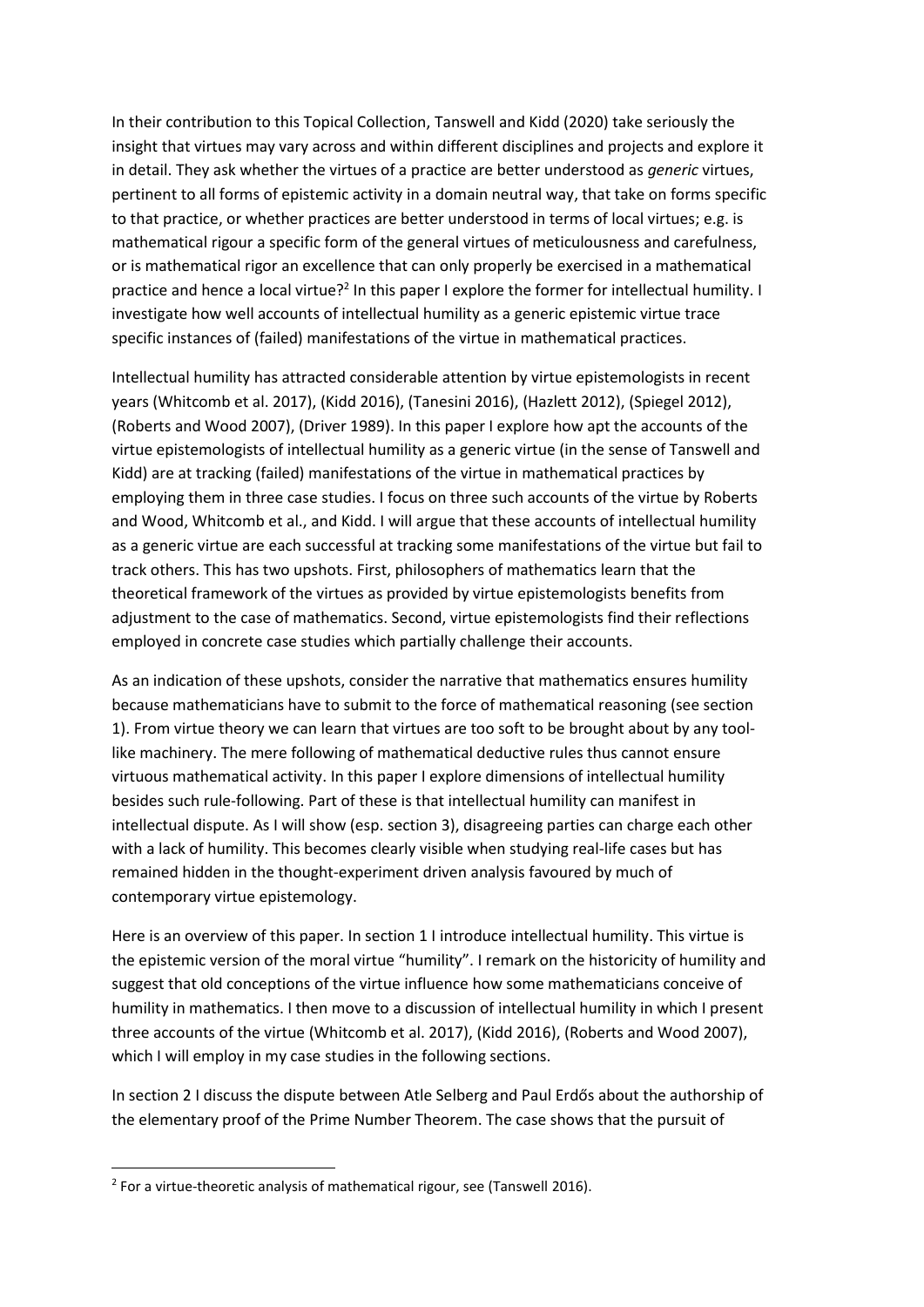intellectual humility cuts across MacIntyre's distinction of internal and external goods of a practice. As I will show, this provides a line of defence for Roberts and Wood (2007) against criticisms raised by Whitcomb et al. (2017).

In section 3 I focus more explicitly on the epistemic dimension of the virtue by discussing proof appraisal in mathematics. I present Mochizuki's proposed proof of the abc-conjecture as a case in which mathematicians disagree about the mathematical correctness of a proof. I explore how in the abc-conjecture case humility (fails to) manifests in proof presentation and the judgment of who counts as a relevant expert. Current accounts of intellectual humility will prove largely inapt at tracking intellectual humility in the abc-conjecture case.

In section 4 I present Väänänen's recent development of so-called multiverse logic to show how intellectual humility may manifest when deeply held assumptions of a mathematical practice become disputed. I argue against a conception of intellectual humility as a submission to one's intellectual practice and propose that Väänänen manifests intellectual humility when he appropriates assumptions of set-theoretic practice for the development of his formal framework.

In my conclusion in section 5 I argue for the two principal claims of this paper. First, virtue theorists of mathematics stand to benefit from appropriating accounts of the intellectual virtues provided by the virtue epistemologists. Second, virtue epistemology is enriched through analyses of the virtues in the context of real life practices.

# 1. Intellectual humility

In this section I introduce accounts of intellectual humility. Intellectual humility is the epistemic version of the moral virtue humility. This moral virtue has a rich history. In this section I touch upon this history to suggest that what I will call, with Rushing (2003), the Christian conception of humility influences how some mathematicians think about humility in the context of their epistemic practice. The Christian conception of the virtue, and in particular the criticisms it has received, also influence the contemporary debate about intellectual humility. I draw on these to introduce three accounts of intellectual humility which shape the current debate in virtue epistemology about the virtue and which I will employ in the case studies in the following sections; (Roberts and Wood 2007), (Kidd 2016), and (Whitcomb et al. 2017).

## 1.1 Humility

Aristotle mentions humility in II.7 of the *Nicomachean Ethics*, where he presents the virtues as means between two vices. "Proper pride" is a virtue situated between the excess "empty vanity" and the deficiency of "undue humility" (Brown 2009).<sup>3</sup> Aristotle elaborates in IV.3: "The man who thinks himself worthy of less than he is really worthy of is unduly humble, whether his deserts be great or moderate, or his deserts be small but his claims yet smaller". These discussions of undue humility raise the question what a proper kind of humility may be. Aristotle provides no clear

<sup>&</sup>lt;sup>3</sup> Sachs (2002) translates as "greatness of soul" instead of proper pride and "smallness of soul" instead of humility.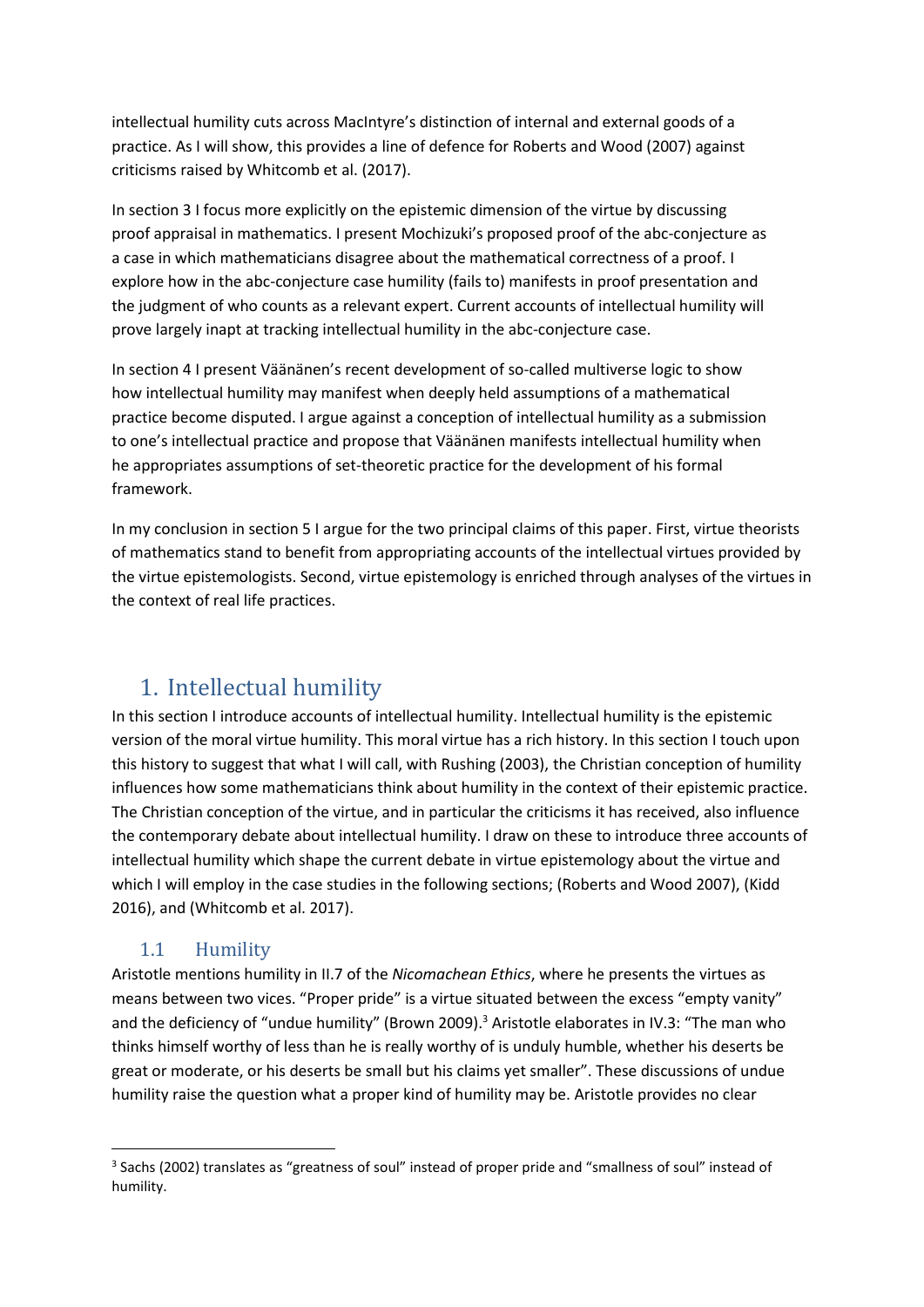answer. Later in IV.3 (1125b) he seems to suggest that the humble are those who are unable to provide aide. Proper humility may thus be a correct assessment of one's inabilities.<sup>4</sup>

For Aristotle, proper pride is a virtue and humility, in as far as it is a virtue at all, is only a minor virtue. In what Rushing (2013) called the "Christian conception of humility", this is reversed.<sup>5</sup> Konkola (2005) helpfully reminds us that according to Christian scripture, Lucifer rebelled against God out of pride. Humility is a Christian means to guard against pride, i.e. unlike Aristotle, for whom (proper) pride was a virtue, pride is a vice in Christian thinking. In his *Psychomachia*, in which personifications of the seven heavenly virtues battle the seven deadly sins in a fight for mans' soul, the Roman Christian Poet Prudentius rendered the opposition between humility and pride as a fight between the (Christian) virtue and the (Christian) vice. Pride bellows insults and charges at Humility on her chariot. Prior to the battle the minor vice Deceit has dug a ditch for Humility's army to fall into, but Humility, in her meekness, has not even advanced far enough to reach the trap. It is Pride in her charge who falls into the trap and Humility quickly decapitates her and thus wins her part of the battle for man's soul.

Prudentius' rendering glorifies a conception of humility as what Konkola called a "cultivated meekness". Rushing (2013) uses the terms "lowliness", "self-debasement", "self-abnegation", "obedience", and "submission to authority" to describe the Christian conception of humility. The authority submitted to, the other to which one's own relative lowliness is professed, and to whom the Christian is obedient is, of course, the Christian God. The humble Christian who accepts his lowliness before this God could never rebel against the Lord as Lucifer did. Humility is thus a means to guard against pride. Konkola (2005) explores some of the extreme forms this could take. Witness, for example, Thomas A. Kempis' *Of the Imitation of Christ*, cited in (Konkola 2005, 184):

*Learn to obey, you dust; learn to bring down yourself, you earth and slime, and throw down yourself under all men's feet. Learn, I say, to break your will, and humbly to submit yourself to all. Wax hot against yourself, and suffer not pride to have place within you: but show yourself so lowly and simple, that all may tread you under foot like mire in the street.*

The cultivated meekness promoted by the Christian conception of humility has been criticised by thinkers such as Montaigne (1588), Spinoza (1677), Hume (1740), and Nietzsche (1886). Parts of their criticisms are nicely captured in literary form in the words of Sherlock Holmes:

*My dear Watson, . . . I cannot agree with those who rank modesty among the virtues. To the logician all things should be seen exactly as they are, and to underestimate one's self is as much a departure from truth as to exaggerate one's own powers. (Doyle, The Greek Interpreter)*

<sup>4</sup> This aligns with (Whitcomb et al. 2017) introduced below. Whitcomb et al. do not draw the connection between their account and Aristotle's.

<sup>5</sup> Rushing's (2013) interest is in what humility in Confucianism may amount to. Due to lack of space I will not engage with this conception of the virtue.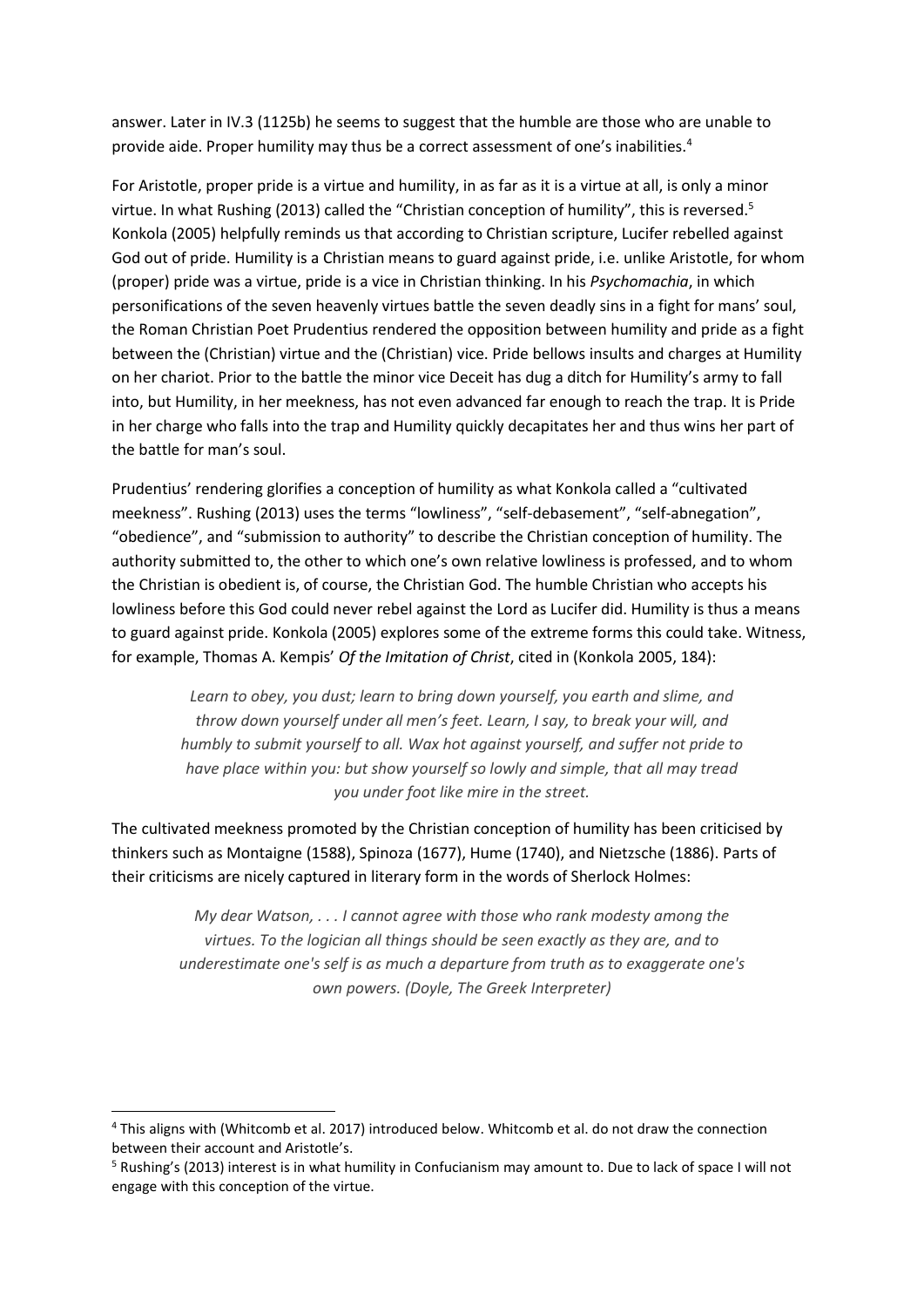Holmes speaks of "modesty" rather than "humility" here. I suggest than we can read the above as treating modesty as synonymous with humility and will come back to the relation between the two concepts shortly.

Roberts and Wood (2009, 239) elaborate on Holmes' point:

*if the excellent but modest person is presented with all the evidence of her excellences, she refuses to believe it. Thus the moral virtue of modesty is an intellectual vice.*

Such a "virtue" is hardly appealing and so it is perhaps no surprise that interest in humility, once hailed by Prudentius and others as a heavenly virtue, began to fade. At the beginning of the millennium, Button (2005) asked "whatever happened to humility?", pointing out that whilst virtue theory was undergoing a revival in academic discourse, interest in humility was not similarly revived. Indeed, Konkola (2005, 198) remarks that not even contemporary Christian encyclopaedias provide entries for the virtue. Today, interest in the virtue has been renewed. Button (2005) discusses it in the context of political theory. More relevant to this paper is the academic discourse on the virtue by virtue epistemologists. Much of this discourse refers to a paper by Driver (1989).

For Driver (1989), an underestimation of the self, as in the Holmes quotation above, is part of modesty but not of humility. Ben-Ze'ev (1993, 240) and Nuyen (1998, 101) argue to the contrary: humility involves under-valuing oneself, but modesty does not. Tanesini (2016, 1n3) acknowledges the difference between modesty and humility in a footnote and adds that she will "follow the common practice of treating Driver's as an account of humility". And Roberts and Wood (2007) treat Driver's account of modesty as an account of humility without much ado. There is thus considerable disagreement about whether humility and modesty differ from one another and if so how. This paper does not attempt to settle this issue.

I suggest that the Christian conception of humility as a form of submission or self-negation still has traction on the pre-theoretical conception of the virtue of some mathematicians. Consider Dirac:

> *If you are receptive and humble, mathematics will lead you by the hand. Again and again, when I have been at a loss how to proceed, I have just had to wait until I have felt the mathematics lead me by the hand. It has led me along an unexpected path, a path where new vistas open up, a path leading to new territory, where one can set up a base of operations, from which one can survey the surroundings and plan future progress. [quoted in (Farmelo 2009, 435)]*

Notice how Dirac attributes to mathematics the status of the benevolent other; for him, mathematics is something that can take you by the hand. But this other is not merely a companion, it is a guide that can lead you out of your problems. For Dirac to be humble is to follow what he calls "mathematics". Mathematics for Dirac thus plays much of a similar role to the role of God in the Christian conception of humility.

A more recent example comes from a 2010 blog discussion on the n-category café website where mathematicians discussed vanity in mathematics. They cashed out one of its opposites, <sup>6</sup> humility, as

<sup>6</sup> This aligns with Roberts and Wood (2007, 236), see below.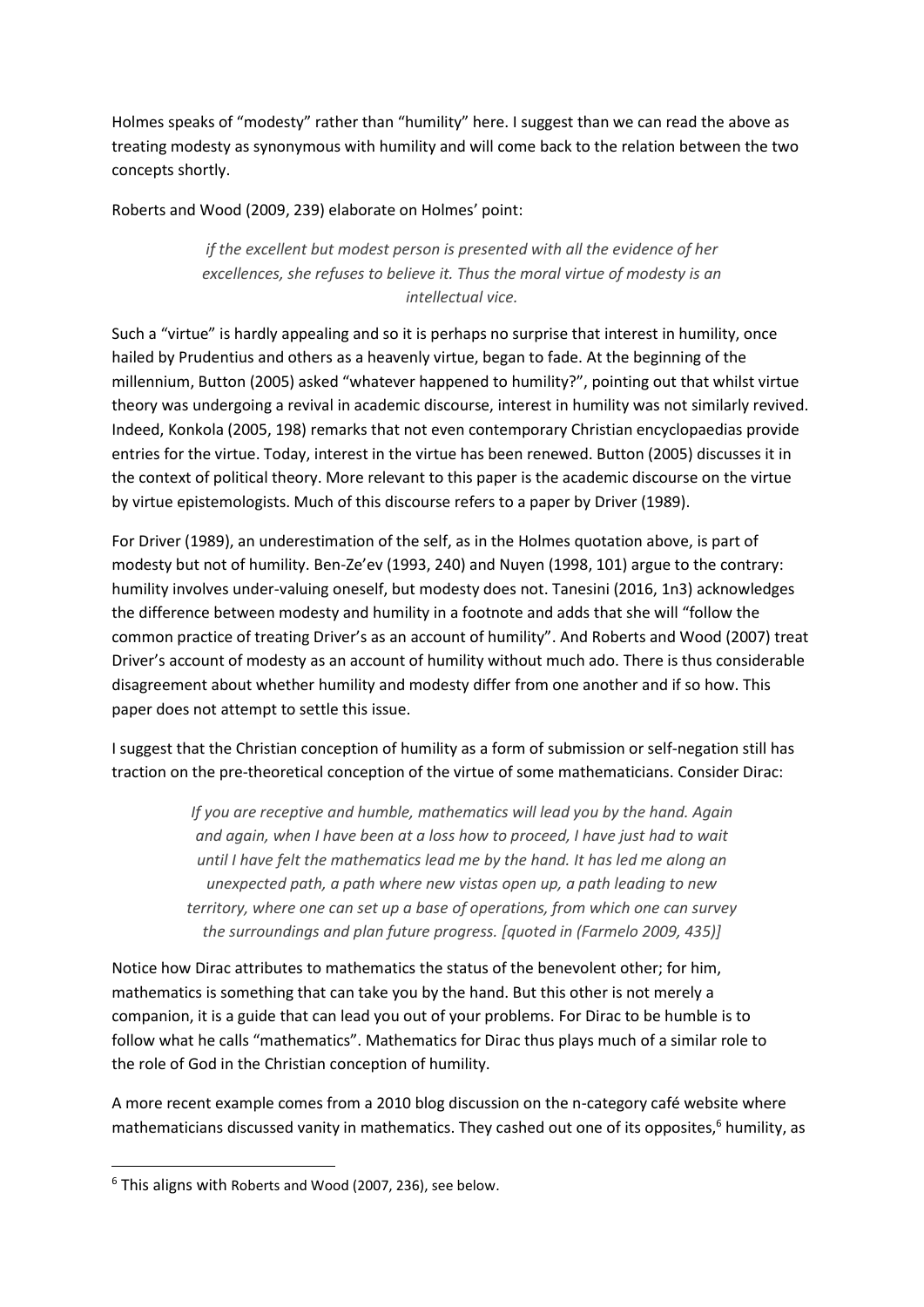both a sense of "being small" and as having "a low regard for status". As user Todd Trimble beautifully put it:

> *We are also very lucky in that status always takes a back seat to logical correctness. It is a wonderful thing that if a graduate student points out a flaw in the argument of the illustrious Professor, the point must be quickly (and is usually graciously) admitted.<sup>7</sup>*

Where Christians submitted to and were humbled by God, according to this narrative mathematicians submit to and are humbled by logical correctness. I will call this the Ms Bigshot and Mr Nobody narrative in later sections: when Mr Nobody points out a mathematical error in Ms Bigshot's proof, Ms Bigshot has to concede. It is part of the aim of this paper to argue against this narrative. In section 3 I will argue that the here and now of proof assessment puts limits to the feasibility of the narrative. In section 4 I show how Väänänen adjusts the reasoning structures of settheoretic practice to account for the intellectual pressures certain deeply held beliefs currently face; such adjustment is not submission.

## 1.2 Intellectual humility

Intellectual humility has attracted considerable attention from virtue epistemologists in recent years (Whitcomb et al. 2017), (Kidd 2016), (Tanesini 2016), (Hazlett 2012), (Spiegel 2012), (Roberts and Wood 2007), (Driver 1989). This academic discourse is largely driven by ahistorical conceptual analysis which leaves little room for an understanding of the virtue as developing, changing, and context dependent.<sup>8</sup> Such a culture of discourse suggests that intellectual humility is much the same across all epistemic endeavours. This paper is also a reaction against this trend. I elaborate on this in section 5.

As mentioned in the introduction, virtue epistemologists tend to draw on thought experiments and, to a lesser extent, works of literature in their discussion of intellectual humility (and other virtues). They do not generally employ their accounts of the virtue in a study of concrete cases. It is a principal aim of this paper to employ some of the accounts of intellectual humility currently on offer to case studies of mathematical practices. To this end I present three accounts of the virtue, by Roberts and Wood (2007), Whitcomb et al. (2017), and Kidd (2016), in this subsection without much discussion. I will then employ these accounts in my studies of cases of mathematical practices in the next sections. This will reveal where these accounts are successful at tracking manifestations of intellectual humility in an epistemic practice and instances where they fail to do so. The accounts will prove to be successful in some instances and unsuccessful in others. Employing these accounts in concrete case studies will also highlight a criticism raised by Whitcomb et al (2017) of Roberts and Wood's (2007) account and contribute to that discussion.

My case studies in the following sections will reveal the relevance of social dimensions to understanding intellectual humility in mathematics. Below I will draw particular attention to the fact that all three accounts of intellectual humility presented in this section can accommodate (certain) social dimensions of epistemic practices. Throughout the sections that follow I will harvest these

<sup>&</sup>lt;sup>7</sup> [https://golem.ph.utexas.edu/category/2010/10/vanity\\_and\\_ambition\\_in\\_mathema.html,](https://golem.ph.utexas.edu/category/2010/10/vanity_and_ambition_in_mathema.html) Accessed 15.1.2021.

<sup>8</sup> A noteworthy exception is (Kidd 2017).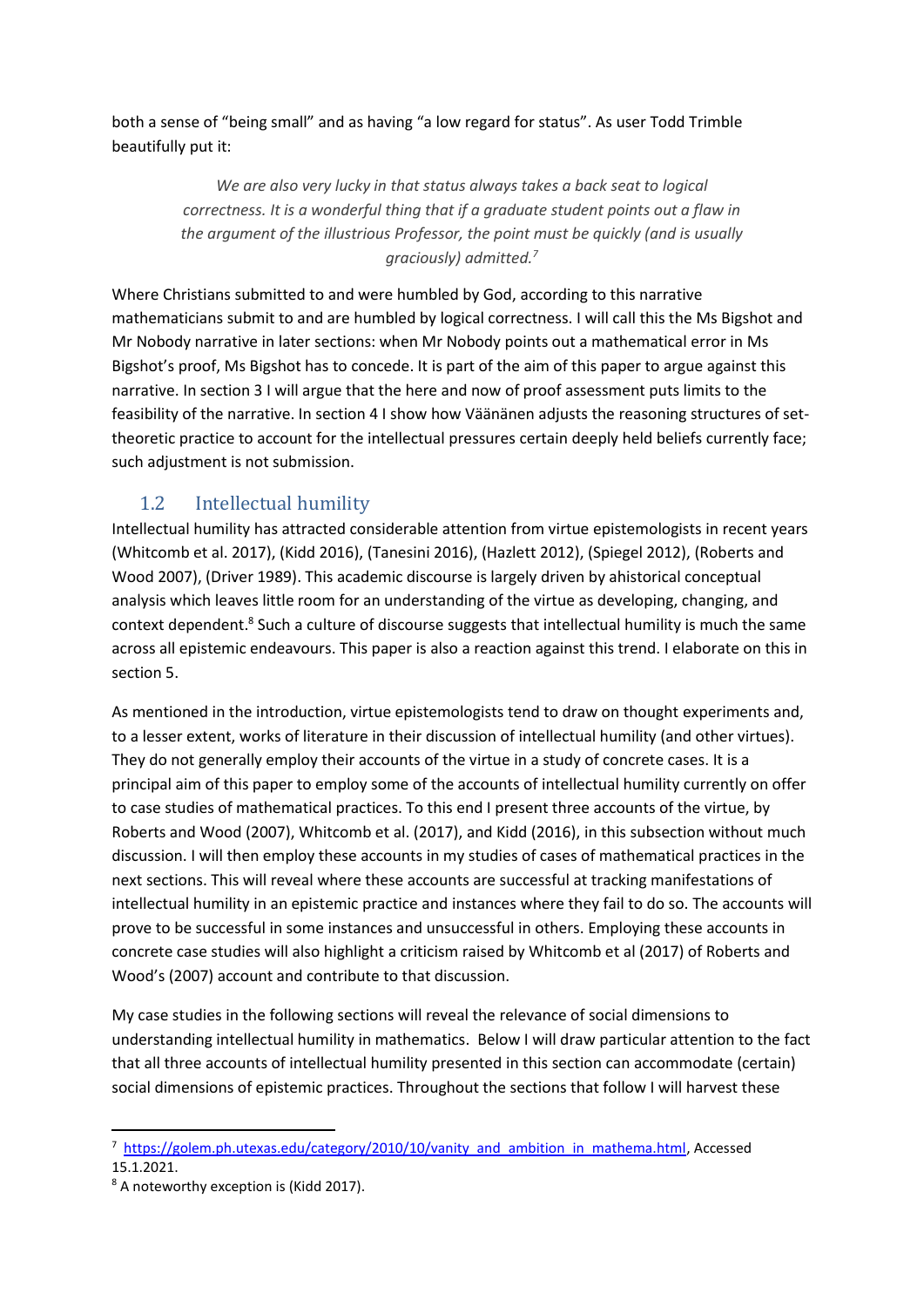sensitivities to social concerns of the accounts of intellectual humility on offer for my discussion of the case studies I present.

Roberts and Wood (2007, 236) begin their discussion of intellectual humility by casting it as the virtue opposed to the following 14 vices: "arrogance, vanity, conceit, egotism, hyper-autonomy, grandiosity, pretentiousness, snobbishness, impertinence (presumption), haughtiness, selfrighteousness, domination, selfish ambition, and self-complacency". They first discuss intellectual humility as opposed to vanity, then as opposed to arrogance, and then provide a general account of the virtue. In their discussion of intellectual humility as opposed to vanity they touch upon Driver's account of modesty, which Roberts and Wood (2007) read as an account of intellectual humility, and understand it as a dogmatic position to underestimate one's worth. Underestimation of one's worth was criticised in the Holmes quotation given above and Roberts and Wood show how on this account the moral virtue of humility is an intellectual vice; "if the excellent but modest person is presented with all the evidence of her excellences, she refuses to believe it" (ibid. 239). To avoid this unhappy conclusion Roberts and Wood (2009) propose that:

> *the humble person is not ignorant of her value or status, but in a certain way unconcerned about it and therefore inattentive to it. (ibid. 239)*

*[intellectual humility] is an unusually low dispositional concern for the kind of self-importance that accrues to persons who are viewed by their intellectual communities as talented, accomplished, and skilled, especially where such concern is muted or sidelined by intrinsic intellectual concerns—in particular, the concern for knowledge with its various attributes of truth, justification, warrant, coherence, precision, load-bearing significance, and worthiness. Intellectual humility is also a very low concern for intellectual domination in the form of leaving the stamp of one's mind on disciples, one's field, and future intellectual generations. (ibid. 250)*

On this account intellectual humility is neither submissive nor a cultivated meekness. Instead Roberts and Wood cut the conceptual space of epistemic activity between what they call "intrinsic intellectual concerns" and forms of praise, such as prizes, titles, reverence, followers, and so on. These forms of praise are part of the social dimensions of an epistemic practice. Roberts and Wood (2007) cast intellectual humility as a virtuous inattentiveness of an epistemic agent to these social dimensions.

In the next section I will read Roberts and Wood's as an account of intellectual humility about motivation: the intellectually humble are motived by "intrinsic intellectual concerns" rather than the prestige that may be attached to intellectual achievements. Roberts and Wood briefly touch upon this motivational theme in their discussion of Jesus of Nazareth, where they remark on Jesus' "unusually low concern for status coordinated with an intense concern for some apparent good" (ibid. 241), but do not develop it in greater detail.

Where Roberts and Wood (2007) tell us that the intellectually humble are in the right sort of way unconcerned with the forms of praise they may receive for their epistemic endeavour, Whitcomb, Battaly, Baehr, and Howard‐Snyder give an account of how an intellectually humble agent comports herself in carrying out this epistemic endeavour (Whitcomb et al. 2017). For them, the intellectually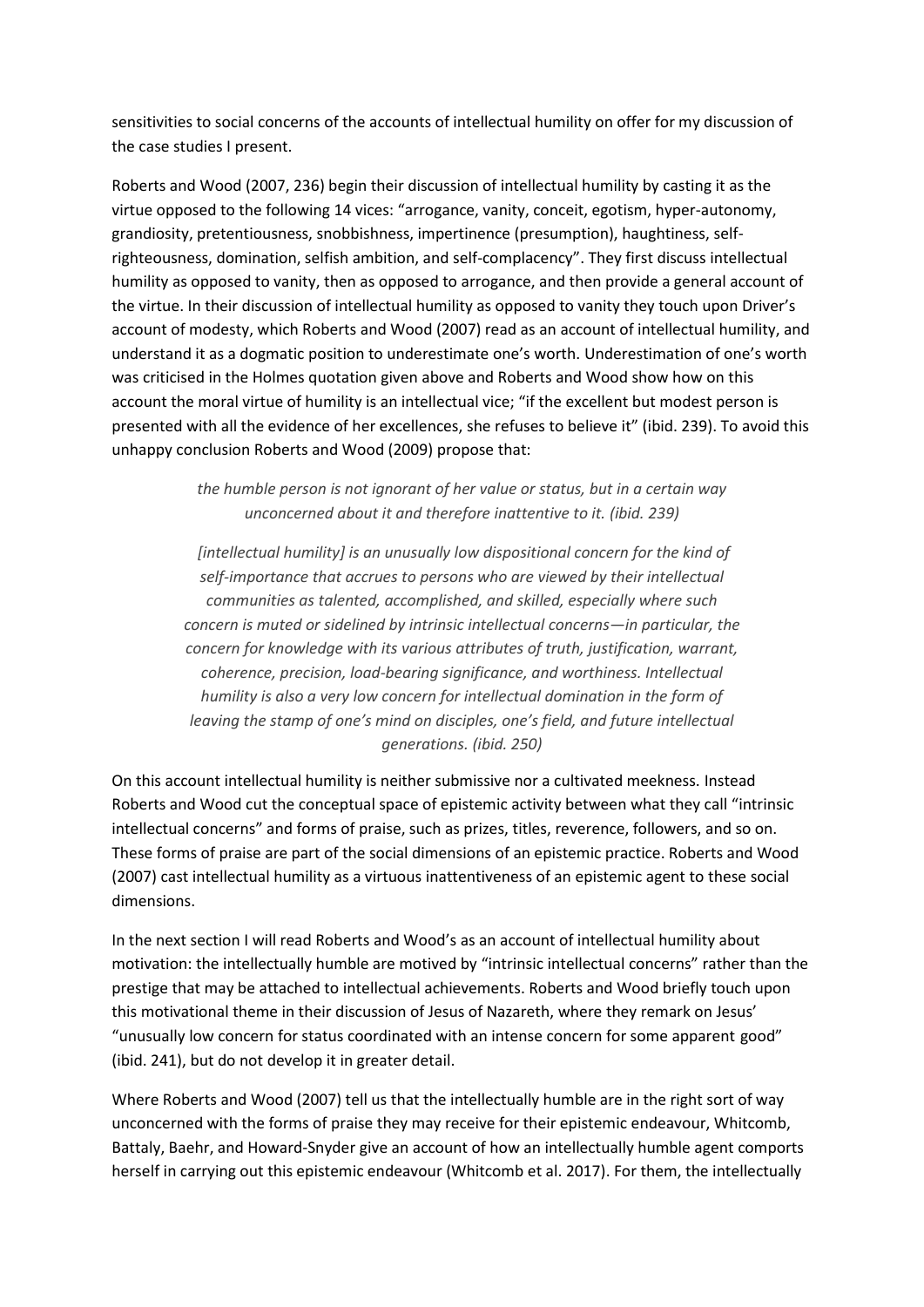humble *own their limitations*. According to them, to own one's limitations requires one not only be aware of one's intellectual limitations and weaknesses, but to acknowledge, admit to, and handle one's limitations in appropriate ways. They elaborate that

> owning one's intellectual limitations characteristically involves dispositions to: (1) believe that one has them; and to believe that their negative outcomes are due to them; (2) to admit or acknowledge them; (3) to care about them and take them seriously; and (4) to feel regret or dismay, but not hostility, about them. (ibid. *519)*

On this account the intellectually humble person does not underestimate the worth of her epistemic activity but handles her limitations in this activity in the right sort of way; an intellectually humble researcher might admit that his methodology can be criticised but nonetheless believe in the worth of his research findings.

Appropriate acknowledgement of one's limitations in the sense of Whitcomb et al. (2017) can be done privately; e.g. one might appropriately acknowledge one's inability to build a device even if alone on an island. Paradigmatically, however, such appropriate acknowledgement is a social affair and indeed most of the examples Whitcomb et al. discuss in their (2017) paper are situated in a social setting. The social dimension of epistemic activity is thus not germane to the account in the same way it is to Roberts and Wood's (2007) account, but Whitcomb et al.'s (2017) account of intellectual humility can nonetheless accommodate this social dimension.

Kidd (2016) proposes to understand intellectual humility as a two-component virtue. The first component is the ability to recognise when *confidence conditions* in beliefs are satisfied. He identifies three such conditions: 1) agential conditions, which include the agent's capacities, her education experiences and so on, 2) collective conditions, which include persons and collectives on which agents rely, and 3) deep conditions, which include cultural norms and convictions. According to Kidd, the intellectually humble person knows when she can trust her capacities for the task at hand, recognises the ways in which her epistemological actions rely on the abilities and contributions of others, and is aware of those deep-rooted beliefs that influence her thinking. However, to recognise that one satisfies these conditions poorly yet hold on to one's beliefs regardless is hardly humble. Therefore Kidd introduces a second component of the virtue: "a disposition to use the recognition of the relevance and fulfilment of confidence conditions to regulate the person's intellectual conduct" (2016, 397). Kidd remains somewhat vague on how the intellectually virtuous ought to regulate their intellectual conduct, which makes his account much more difficult to apply to concrete cases than those of Roberts and Wood and Whitcomb et al. On the other hand, Kidd's (2016) account of humility not only gets at social dimensions of epistemic practices but also touches on those in his words "deep" cultural forces that shape these practices. I employ Kidd's account in section 4 to argue against the Christian-type conception of humility as submission to mathematical reasoning that the above-mentioned mathematicians suggest.

At this point in the paper I have presented three accounts of intellectual humility. These accounts present the virtue as pertinent to all forms of inquiry in a domain neutral way and are hence what Tanswell and Kidd (2020) call accounts of intellectual humility as a *generic* virtue. In the next three sections I will employ these accounts in a study of three cases in which intellectual humility (fails to) manifest. These case studies provide instances of (failed) manifestations of intellectual humility. As I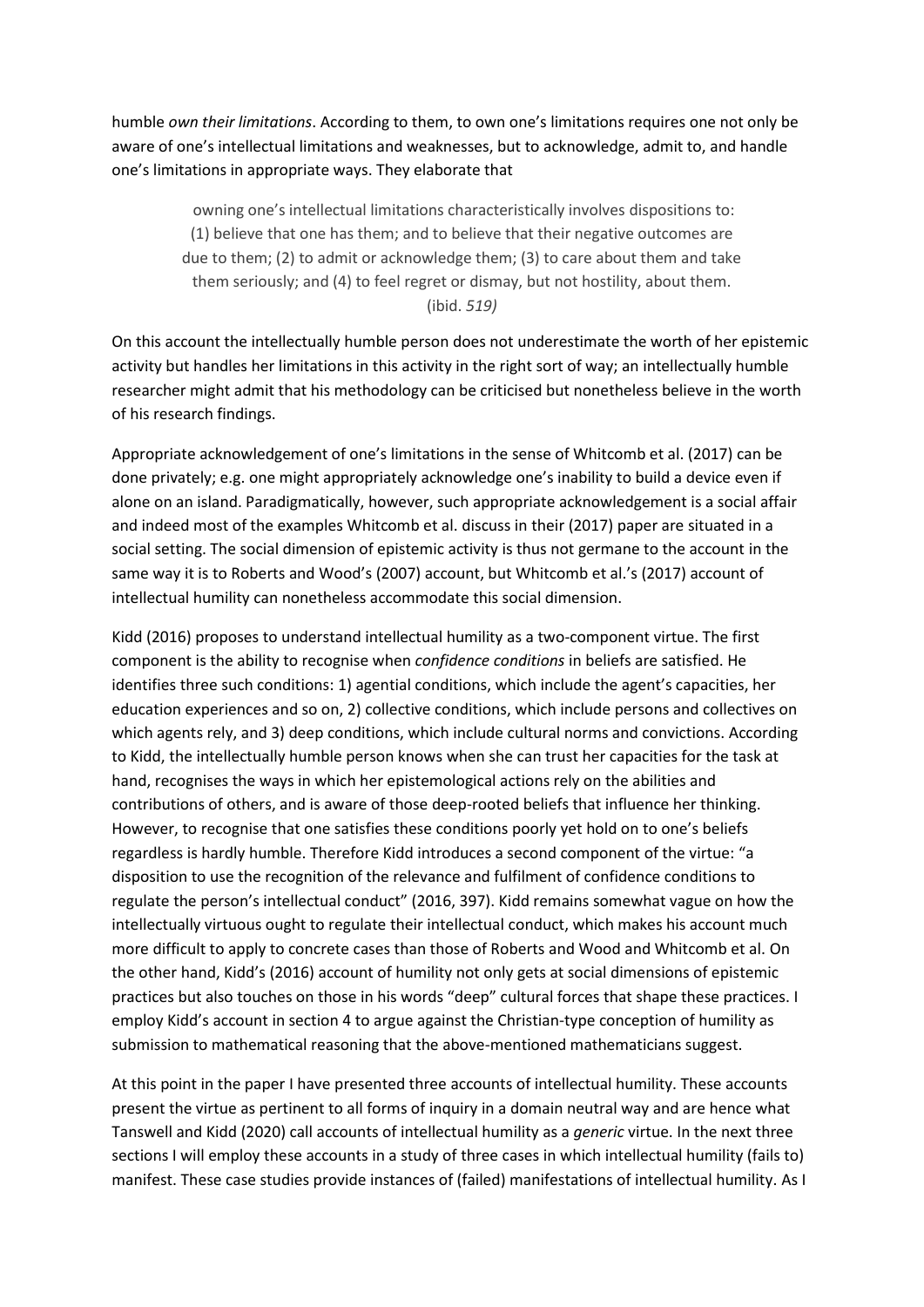will show, these instances of manifestation of the virtue are only partially captured by the accounts of intellectual humility as a generic virtue I presented in this section. I argue that this a) invites the virtue epistemologists to adjust their accounts of the virtue to align more suitably with the instances of (failed) manifestation the virtue revealed in the three case studies and b) suggests that a virtue theory of mathematical practices can learn from the accounts of the intellectual virtues as generic virtues as provided by virtue epistemology but should adjust them to the specific domain of inquiry under investigation, i.e. mathematical practices.

## 2. The Erdős-Selberg dispute

In this section I first introduce the well-known dispute about authorship between Atle Selberg and Paul Erdős. I then discuss the case in terms of the accounts of intellectual humility introduced in the last section. I argue that the dispute reveals two distinct but entangled dimensions of the virtue. I suggest how Roberts and Wood (2007) can draw on this entanglement to defend themselves against a criticism of their account of intellectual humility put forth by Whitcomb et al. (2017).

## 2.1 The dispute

Erdős and Selberg disagreed about how the elementary proof of the Prime Number Theorem (PNT) should be published. Erdős insisted on a joint publication and Selberg insisted on separate, individual publications. They were unable to come to an agreement.

PNT is a statement about the distribution of prime numbers and hence part of number theory. It was proven independently by Hadamard and de la Vallee Poussin in 1896. These proofs rely on complex analysis and thus extend beyond the confines of number theory. The mathematical lingo for this is that these proofs are not *elementary*. In 1921 Hardy remarked:<sup>9</sup>

> *If anyone produces an elementary proof of the prime number theorem, he will show that […] the subject does not hang together in the way we have supposed, and that it is time for the books to be cast aside and for the theory to be rewritten.*

An elementary proof of PNT thus promised prestige. Selberg's and Erdős' dispute over how to publish the proof was hence also a dispute over who would earn this prestige.

Atle Selberg defended his doctoral thesis in October 1943 in Norway. The German invasion then stifled his career until Carl Ludwig Siegel encouraged him to apply for a one-year position at the Institute for Advanced Studies in Princeton, USA, which was successful and where Selberg spent the academic year 1947-48 (Selberg & Devine 1989, 10). He was offered a one-year continuation at Princeton but decided to move to Syracuse instead. The events that led to his dispute with Erdős took place in this transition period in 1948-49. Notice that at the time of the events Selberg was still a young and relatively unknown mathematician who was looking for a permanent position.

Paul Erdős is renowned today as a mathematical genius, problem-poser, and as the travelling mathematician who would expect his collaborators to host and feed him (Hoffman 1998). In the 1930s Erdős held a fixed-term position at the Institute for Advanced Studies in Princeton but Herman Weyl, who disapproved of Erdős' eccentric style, had vetoed a renewal of Erdős' grant (Spencer and

<sup>&</sup>lt;sup>9</sup> In a lecture delivered to the Mathematical Society of Copenhagen. Quotation taken from (Goldfeld 2004, 3).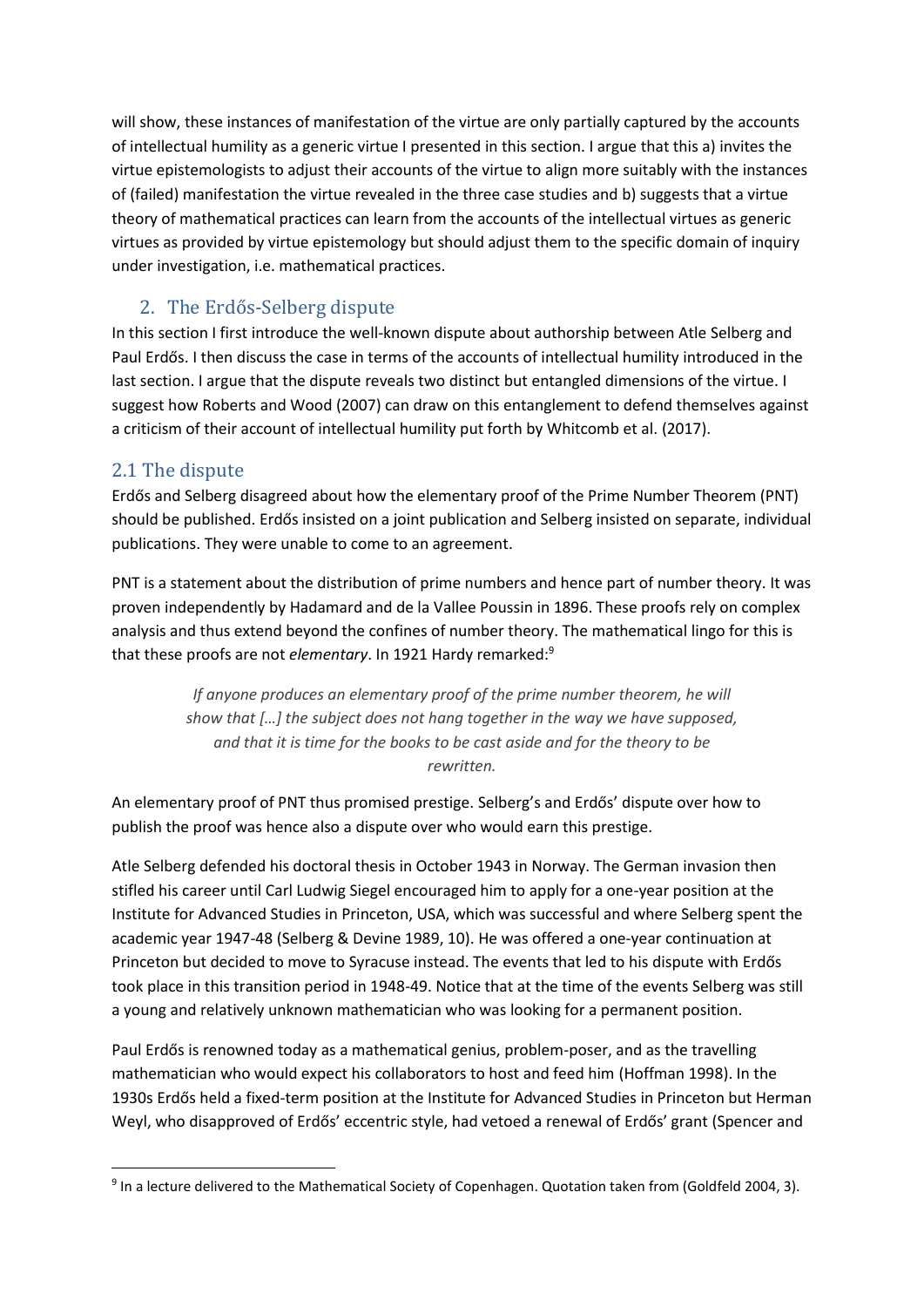Graham 2009). Erdős continued to travel, pose problems, and prove theorems. By 1948 he was already a well-known mathematician and decided to visit the institute in Princeton in July.

The following account of the events is pieced together primarily from recounts of those who had emotional stakes in the events. Where there are disagreements, I have tried to point them out.

In early 1948 Selberg was working on his proof of Dirichlet's theorem, in which he developed the by now well-known sieve method. In May of that year Selberg finished writing up a sketch of his proof but did not consider it ripe for publication. In July Pál Turán asked Selberg if he might see these sketches. Selberg not only showed them to Turán but willingly walked him through his work. In this connection Selberg also mentioned the so-called *fundamental formula* but recalls that he "did not tell him [Turán] the proof of the formula, nor about the consequences it might have and my ideas in this connection".<sup>10</sup> Selberg then left for Montreal. He wanted to apply for a permanent visa to the USA, which required him to leave the country. Whilst Selberg was gone, Turán gave a seminar on Selberg's results. In Straus' recollection, Selberg had suggested to Turán to give this seminar (Spencer & Graham 2009). Selberg remembers it differently:<sup>11</sup>

*It turned out that Turán had given a seminar on my proof of the Dirichlet theorem where Erdős, Chowla, and Straus had been present. I had of course no objection to this, since it concerned something that was already finished from my side, though it was not published. In connection with this Turán had also mentioned, at least to Erdős, the fundamental formula, this I don't object to either, since I had not asked him not to tell this further.*

During the seminar Erdős conjectured that from Selberg's fundamental formula one could deduce  $p(n+1)/p(n) \rightarrow 1$ , an important step towards an elementary proof of PNT. Erdős communicated this conjecture and his attempts to prove it to Selberg on Thursday, 15.7.1948, the day after Selberg's return from Montreal.<sup>12</sup> Selberg, by his own admission,<sup>13</sup> tried to discourage Erdős from attempting to prove the conjecture and aimed to throw him off track by presenting a would-be counter-example which, whilst satisfying two necessary conditions, failed to satisfy a third such condition. Selberg also neglected to tell Erdős about an equality he, Selberg, could already prove. This equality is a+A=2.<sup>14</sup> Selberg knew already in May of that year that if he could show that a=A=1, then he could produce an elementary proof of the Prime Number Theorem. "I [Selberg] kind of tried to scare him [Erdős] away from the prime number theorem itself. It was, one may say, a little dishonest that I did not tell him that my counterexample was based on a non-monotonic function" (Baas & Skau 2008, 646).

By Friday Erdős had a proof of a slightly stronger result than  $p(n+1)/p(n) \rightarrow 1$ , which he communicated to Selberg. On Sunday Selberg produced a first version of an elementary proof of

 $10$  From Selberg's letter to Weyl of 16.9.1948, published in Goldfeld (2004, 184).

<sup>&</sup>lt;sup>11</sup> Selberg explicitly denies that he had asked Turán to give the seminar in his letter to Goldfeld from 6.1.1998, published in Goldfeld (2004, 185). The quotation is from Selberg's letter to Weyl of 16.9.1948. Published in Goldfeld (2004, 184).

 $12$  These dates are taken from Selberg's recollection of the event as presented in his letter to Goldfeld from 6.1.1998, published in Goldfeld (2004, 185).

 $13$  In his letter to Goldfeld from 6.1.1998, published in Goldfeld (2004, 185).

<sup>&</sup>lt;sup>14</sup> Hereby a is the lim inf and A the lim sup of  $d(x)/x$ , where  $d(x)$  is the sum of the logarithms of all primes less than x.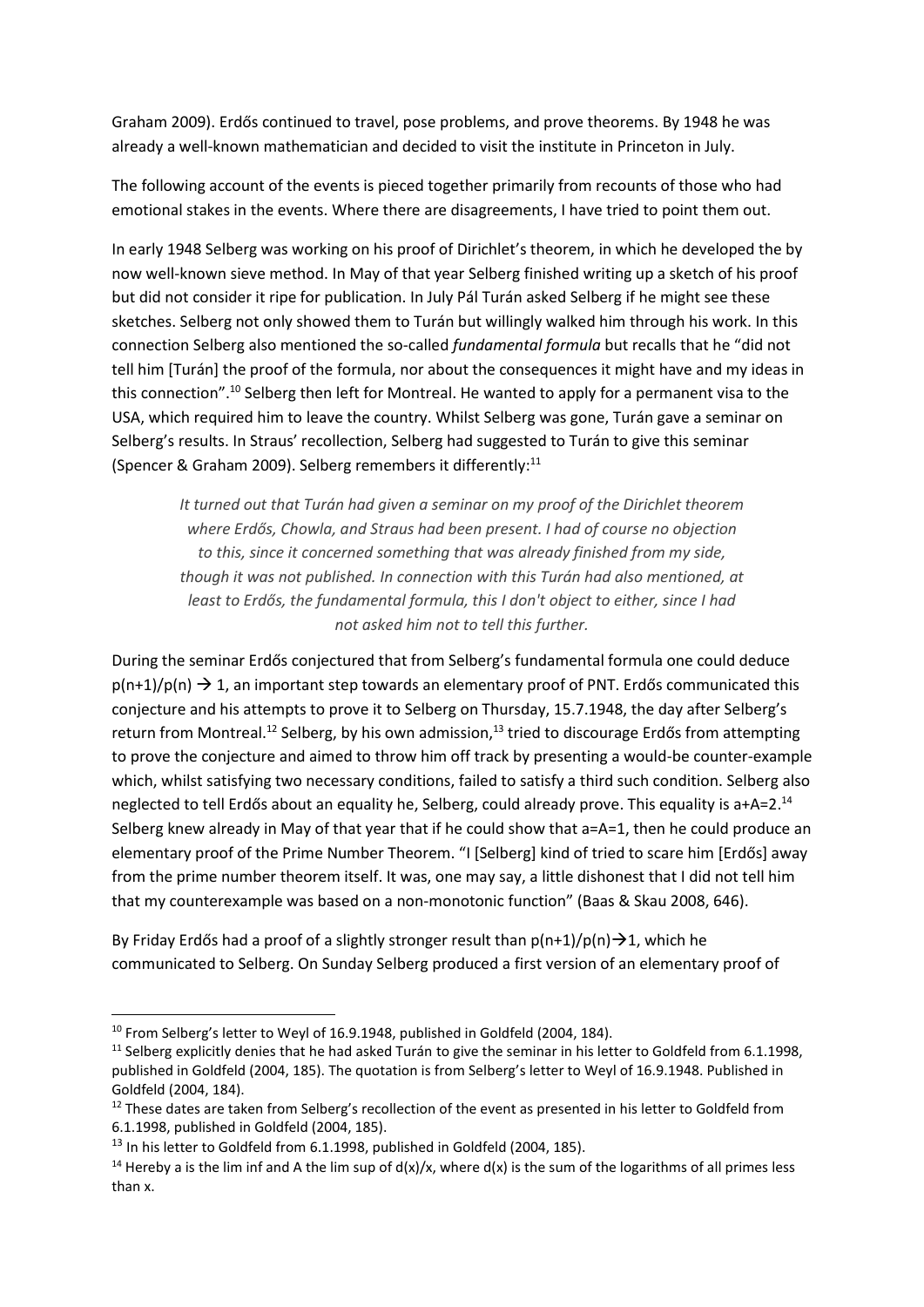PNT, which made use of Erdős' result, and communicated this to Erdős on Monday. Erdős suggested to discuss the results in a seminar later that evening. Selberg recalls:

> *It turned out that Erdős had announced this at the university so instead of the small informal gathering that I thought this was supposed to be, the auditorium was packed with people. I went through the first parts that I had done earlier. Then Erdős went through what he had done. Finally, I completed the proof of the Prime Number Theorem by combining his result with mine. (Baas & Skau 2008, 643)*

Selberg then left for Syracuse. He had to teach and look for an apartment, so announcements of his results on PNT to the wider mathematical community would have to wait. Erdős was not of a mind to wait. Straus recalls the events after the seminar:

*When we got home, too excited to go to sleep, Erdős and I discussed for some time the best way to spread the word. We both realized that at that time Erdős was far better known than Selberg and – at least in Erdős' mind – the elementary proof was a direct outgrowth of Selberg's fundamental inequality, and Erdős' own contribution, although important, would not have been possible without that inequality. After lengthy discussion, we arrived at a formulation that Erdős used in the scores of postcards that he sent all over the world. I believe I remember the formulation verbatim ''Using a fundamental inequality of Atle Selberg, Selberg and I have succeeded in giving an elementary proof of the Prime Number Theorem.'' (Spencer and Graham 2009)*

Selberg became aware that some members of the community only mentioned Erdős' name in connection with the elementary proof of PNT<sup>15</sup> and wrote him a letter on how to proceed. At the time Selberg had already redesigned his proof such that the new proof no longer relied on Erdős' result. Nonetheless, Selberg suggested to Erdős to publish his result first, mentioning the parts of Selberg's work his result relied on. Then Selberg would publish the elementary proof of PNT, giving a sketch of the original elementary proof of PNT which relied on Erdős' result and then the redesigned elementary proof of PNT which does not rely on Erdős' work. Erdős, in discussion with Strauss, had come to a different conclusion. He thought that Selberg should publish alone on his fundamental formula, followed by a joint article in which Erdős would prove his result and Selberg then give the elementary proof of PNT. On September 20 Selberg wrote to Erdős:

> *"I hope also that we will get some kind of agreement. But I cannot accept any agreement with a joint paper.*

Erdős replied on September 27:

*[I] completely reject the idea of publishing only [my result] and feel just as strongly as before that I am fully entitled to a joint paper*

<sup>&</sup>lt;sup>15</sup> Straus' story about somebody telling Selberg that "Erdős and some other guy" found an elementary proof of PNT seems to be exaggerated. For Straus' story see (Spencer & Graham 2009), for Selberg's answer see (Goldfeld 2004).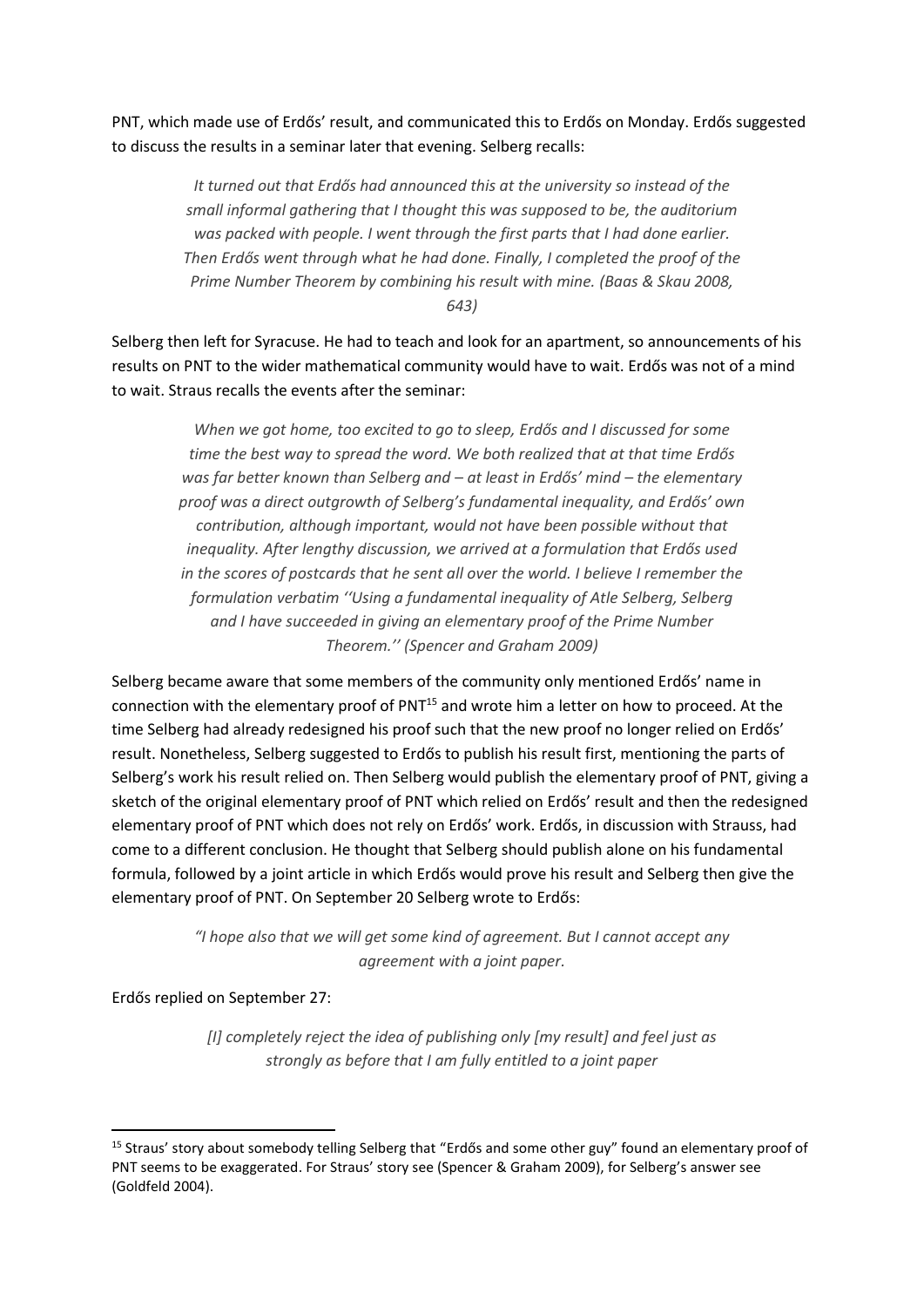Since no friendly agreement could be reached, both mathematicians submitted separate papers. Erdős' submission to the Bulletin was entitled "On a new method in elementary number theory which leads to an elementary proof of the prime number theorem". In it, Erdős points out the importance of Selberg's work and his new elementary proof which does not rely on Erdős' result. The work was reviewed by Weyl, who wrote an extensive letter to the referee Nathan Jacobson stating:<sup>16</sup>

> *Erdős is scrupulously fair in giving Selberg his due credit. But has he the right to publish things which are admittedly Selberg's, but which the latter considers intermediary and therefore not fit for publication?*

Weyl nonetheless saw possibilities for publication, given certain changes are made. For example, he believed the title should change to "Report on the development on a new elementary method in number theory" because "it would indicate that the paper reports on something which the author can only partially claim as his own product". Jacobson communicated to Erdős that the reviewer does not recommend publication. Erdős retracted the paper and published in the *Proceeding of the National Academy of Sciences* instead.

After the initial presentation at the seminar in Princeton Selberg never lectured on the elementary proof of PNT again. Erdős did. In the year of these events, 1948, he lectured in Amsterdam. Van der Corput was present at these lectures and wrote up an outline of the proof. This outline became publicly available in autumn that year and was the first published version of an elementary proof of PNT.

## 2.2 Discussion

The above material allows for various readings, including as a dispute between Selberg and Erdős on whose name would be attached to the prestigious elementary proof of PNT and as a dispute about the proper ways to recognise the intellectual contributions of the mathematicians to the proof. In none of these readings is the quality of the proof in question. What is at stake are what MacIntryre (1981) calls *goods external to the practice*, such as fame or recognition, rather than *internal goods*, such as the correctness of the proof.

On Roberts and Wood's (2007) account the intellectually humble person is virtuously inattentive to external goods that connect to social status. Since neither Erdős nor Selberg were inattentive to these external goods, neither of them manifested intellectual humility in their dispute on this account. Whitcomb et al. (2017) have criticised Roberts and Wood, pointing out that one can be intellectually humble even though one is concerned with external goods – they give the example of a female worker who is aware of and responds appropriately to her intellectual limitations but who is at the same time concerned about the social status she holds in her male-dominated profession. The Erdős-Selberg dispute may be a real-life case in point. Both mathematicians own their limitations in their pursuit of the internal good of finding a correct elementary proof of PNT, even though both were concerned with goods external to their mathematical practice (number theory in this case) when it came to publishing their results.

<sup>16</sup> Letter printed in (Baas & Skau 2008, 139).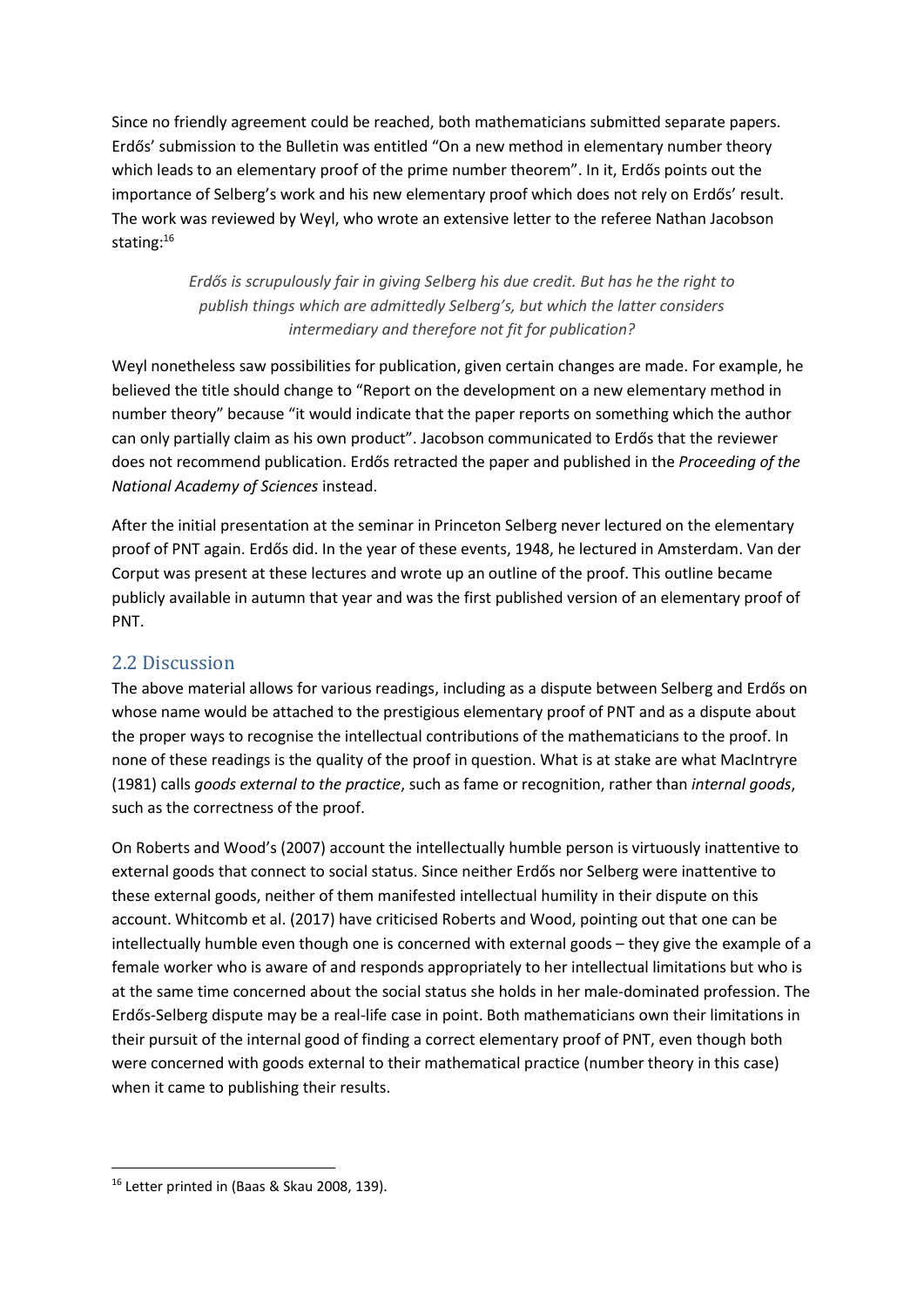Dividing up the conceptual space into the pursuit of internal and external goods of an intellectual practice may tempt us to think, akin to Whitcomb et al., that intellectual humility manifests in the pursuit of internal goods. The pursuit of external goods would then not be sufficiently epistemic for *intellectual* humility to manifest. But this assumes a robustness of the distinction between internal and external goods which is not warranted. The promise of external goods may be the motivation for pursuing internal goods. Roberts and Wood are right in pointing out that the promise of some kinds of external goods, such as fame and glory, do not motivate the intellectually humble in their epistemic activity. This is not to say that all external goods should be disregarded; Whitcomb et al.'s female worker may be intellectually humble even though she pays attention to her social status. Roberts and Wood remind us that motivation by certain external goods conflicts with intellectual humility.

The elementary proof of PNT promised prestige and fame because it promised deep new insights into number theory. Hardy thought it would force "the theory to be rewritten".<sup>17</sup> The elementary proof of PNT was thus an internal good of the intellectual practice of number theory. More so, it was a valued and prized internal good. And because it was so valued it promised external goods such as fame and prestige. These external goods are deeply entangled with the internal goods in this case.

The intellectually humble pursue the goods internal to their intellectual practice because they submit in the right kind of way to the demands of their practice, not because of the promise of some external goods such as fame or prestige. In this sense neither Selberg nor Erdős was intellectually humble in their dispute. Selberg tried to lead Erdős astray to get him off the track of the elementary proof. Erdős, in his colourful language explored in (Hoffman 1998), is said to have told Siegler in connection with the elementary proof of PNT "What I want is immortality" (Baas & Skau 2008, 131). Krantz (2010, 217) recounts the following anecdote:

*Irving Kaplansky (1917–2006) was in residence at the Institute for Advanced Study in those days and witnessed the feud in some detail. He tells me that at one point he went to Erdős and said, "Paul, you always say that mathematics is part of the public trust. Nobody owns the theorems. They are out there for all to learn and to develop. So why do you continue this feud with Selberg? Why don't you just let it go?" Erdős's reply was, "Ah, but this is the prime number theorem".*

These remarks indicate that the two mathematicians were at least partly motivated in their dispute by the promise of fame. Roberts and Wood are right to point out that this does not make for an intellectually humble agent.

Motivation by certain external goods may be a sign of proper pride. The virtuously proud demand recognition of their intellectual activity in the right kind of way; Whitcomb et al. (2017,516) call this having the right stance towards one's intellectual strengths. Selberg had reason for such pride. He needed to get his academic career started and recognition for such a prestigious result as the elementary proof of PNT would be of much help. We should criticise him for the means of deceit he

<sup>&</sup>lt;sup>17</sup> Hardy misjudged this. The impact of the elementary proof of PNT on number theory turned out to be minor.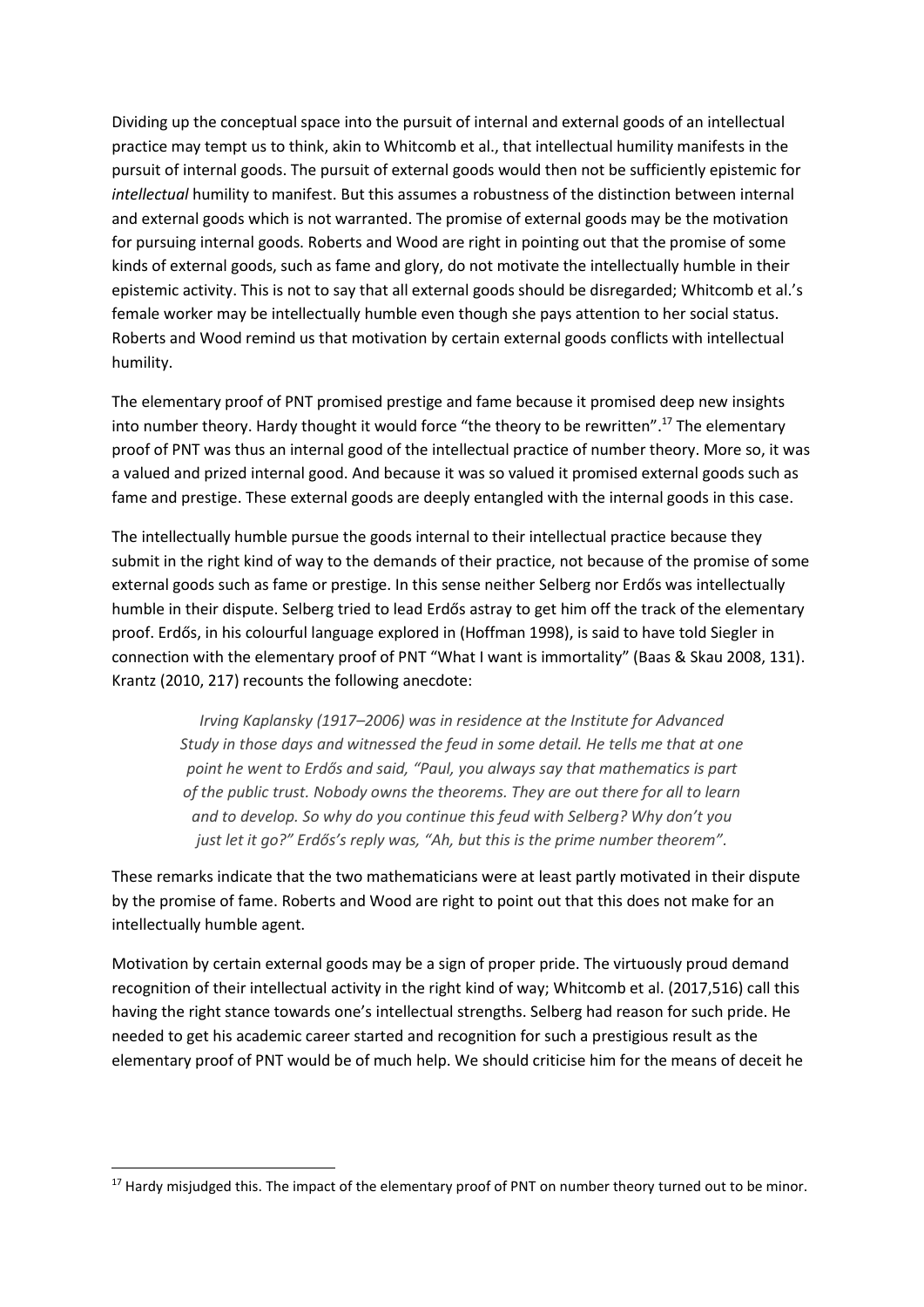employed to defend his intellectual property,<sup>18</sup> but the act of defending his major result may be praiseworthy - even if it is not intellectually humble.

## 3. The abc-conjecture

In the last section I discussed the Erdős-Selberg dispute which helped to draw out the difference between the pursuit of goods internal to an intellectual practice, such as the truth of a theorem, and the pursuit of external goods, such as the prestige attached to proving certain theorems. From Roberts and Wood (2007) I took the idea that the intellectually humble are not motivated to pursue internal goods by the promise of social status (i.e. a certain type of external good). From Whitcomb et al. I took the suggestion that Roberts and Wood's account is not enough to cash out intellectual humility because it lacks a story about how to pursue internal goods in an intellectually humble way. In this section I take up Whitcomb et al.'s point and explore intellectual humility in the pursuit of goods internal to mathematical practices.

Recall here the Ms Bigshot and Mr Nobody narrative mentioned in section 1: when Mr Nobody finds a mistake in Ms Bigshot's mathematical proof, Ms Bigshot has to concede. Notice how appealing this narrative is. It gets at the seemingly inescapable force of mathematical reasoning. But also notice how strange it is to understand this as a narrative about humility in mathematics (as happened on the n-category café blog, see section 1). If mathematical correctness guaranteed intellectual humility in the assessments of mathematical proofs, then there would be a tool that ensures a certain kind of excellence of intellectual character. But this is not how virtues function. Virtues are too soft to be brought about by any tool-like machinery. They are not the kind of thing that one can manifest by following precise or even machine-implementable rules. This is perhaps most clearly seen from the fact that it can sometimes be praiseworthy *not* to manifest a certain virtue. Manifesting openmindedness towards abhorrent views can display the vice of indifference; manifesting courage can be foolhardy; and perhaps Selberg was virtuous in not manifesting humility but proper pride in his dispute with Erdős.

If we take the softness of the virtues seriously, then, despite an initial appeal of the account, mathematical reasoning does not ensure intellectual humility. There should thus be instances of mathematical practices that do not align with the Ms Bigshot and Mr Nobody narrative. This is obvious for short timeframes because Ms Bigshot may need a moment to understand her mistake. But what I am after here are disagreements about the correctness of a proof that persist even after both Ms Bigshot and Mr Nobody have spent a sufficient amount of time and effort to make their case forcefully. Such cases of disagreement are relatively rare. One example is the case of Kurt Heegner, who maintained that his solution to the class number problem in number theory was correct even when the mathematical community regarded his proof as fatally flawed. Only after Heegner's death did opinions change. Today, Heegner's work is regarded as correct, (Roberts 2019), (van der Poorten 1996), (Coates 1986).

In this section I discuss another case in which the Ms Bigshot and Mr Nobody narrative does not align with actual practice: the case of the abc-conjecture. Mochizuki has proposed a proof, Scholze

<sup>18</sup> Interestingly, Prudentius already connected humility, pride, and deceit in his *Psychomachia*; see section 1.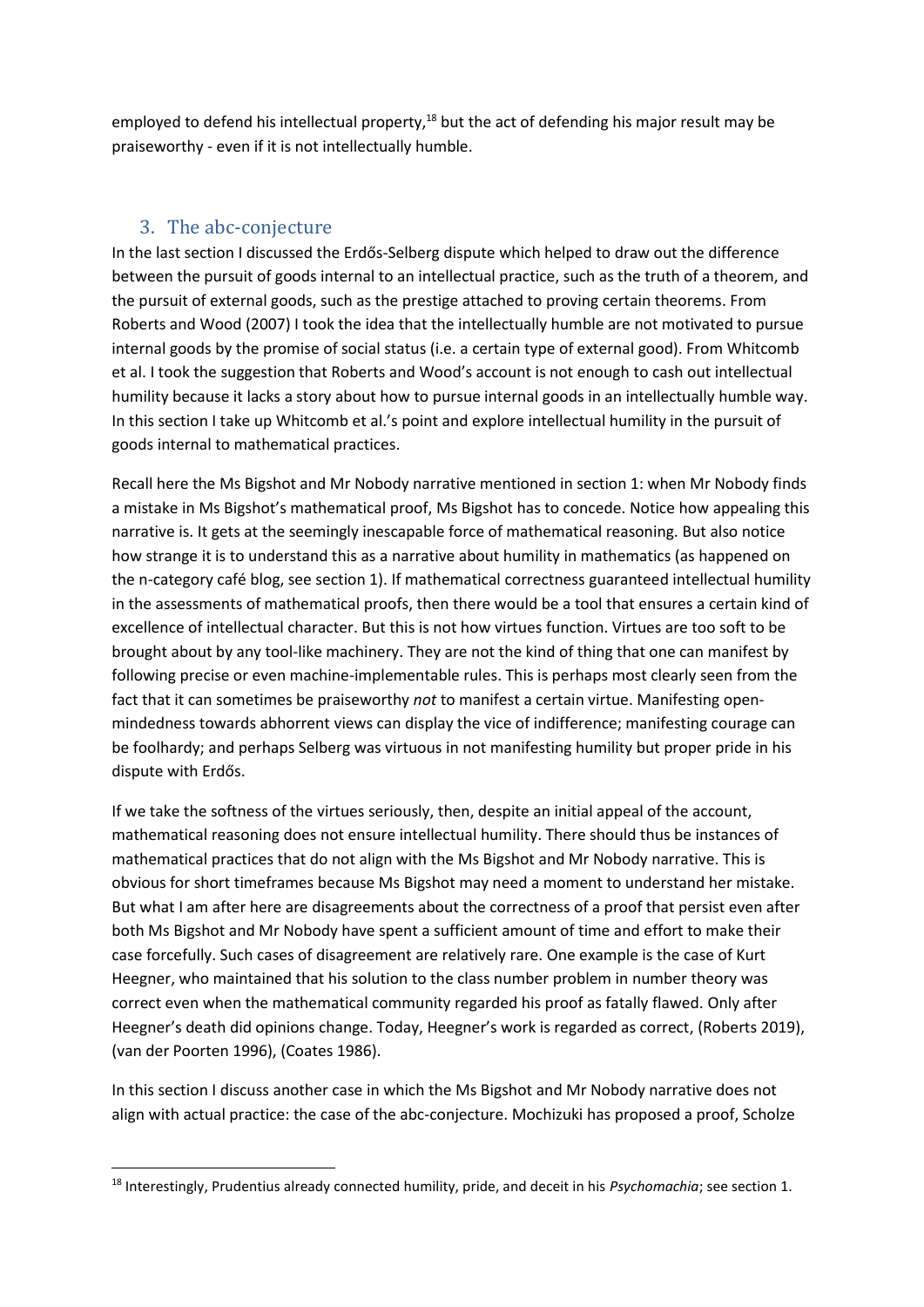argues that it is flawed, but Mochizuki disagrees. In this section I present this debate in some detail to draw out how intellectual humility in proof appraisal can fail.

## 3.1 The disagreement

Shinichi Mochizuki is a prodigy mathematician. He became an undergraduate student at the Princeton mathematics department when he was only 16 years old and obtained his PhD at the age of 23. Two years later, in 1994, he joined the Research Institute for Mathematical Sciences (RIMS) at Kyoto University and was promoted to professor in 2002. He earned the respect of the international mathematical community<sup>19</sup> and is known as a careful and deep thinker. In August 2012 he uploaded four papers, around 500 pages in total, to his web page. In these papers he introduces what he calls *Inter-Universal-Teichmüller* (IUT) theory and applies it to prove the abc-conjecture.<sup>20</sup>

The abc-conjecture states that for every  $\varepsilon > 0$  there are only finitely many triples (a,b,c) such that a,b,c are positive co-prime integers, a+b=c and  $c > d^{1+\epsilon}$ , where d is the product of the distinct primefactors of a, b, and c. An example of such a triple is 5+27=32, where d= 5x3x2=30. This example only works for very small  $\varepsilon$ , as 30<sup>1.02</sup> is about 32.11 and hence bigger than c=32. The abc-conjecture is also known as the Oesterlé–Masser conjecture; Oesterlé first mentioned it in a talk in 1985 and Masser recognised its far reaching potential and publicised it. For example, Elkies (2007) showed that if true, the abc-conjecture would put an upper bound on the number of solutions to certain Diophantine equations. This would limit the possible solution-space for these equations, thereby allowing for exhaustive brute-force (i.e. "doable") calculations to solve entire collections of thus far unsolved equations.

Even though Mochizuki did not publicly announce his proposed proof of the abc-conjecture, word of his uploaded pre-prints spread quickly around the mathematical world. However, mathematicians who tried to read the proof soon became bewildered by it. "Looking at it, you feel a bit like you might be reading a paper from the future, or from outer space" wrote Jordan Ellenberg on his blog. Ivan Fesenko, an expert in the field, elaborates: "The actual length [of the proof] is about 550 pages. But to understand [Mochizuki's] theory, one also has to know well various appropriate prerequisites, so we are talking, approximately, about 1000 pages of prerequisites and 550 pages of IUT theory" (Crowell 2017). Even for those who know the relevant prerequisites, Mochizuki's proof is difficult to digest, as one who knows much of these prerequisites, Brian Conrad, tells us:

*The manner in which the papers culminating in the main result has been written, including a tremendous amount of unfamiliar terminology and notation and rapid-fire definitions without supporting examples nearby in the text, has made it very hard for many with extensive background in arithmetic geometry to get a sense of progress when trying to work through the material. There are a large number of side remarks in the manuscripts, addressing analogies and motivation, but to most readers the significance of the remarks and the relevance of the analogies has been difficult to appreciate at first sight. As a consequence, paradoxically many readers wound up quickly feeling discouraged or confused* 

<sup>&</sup>lt;sup>19</sup> Witnessed by, for example, his proof of a conjecture by Groethendieck on anabelian geometry (1996) and his invited talk at the *International Congress of Mathematicians* in 1998.

<sup>&</sup>lt;sup>20</sup> Mochizuki also presents proofs of the strong Szpiro conjecture and the hyperbolic Vojta conjecture. This paper, as much of the discussion surrounding Mochizuki's papers, focusses on the proof of the abc-conjecture.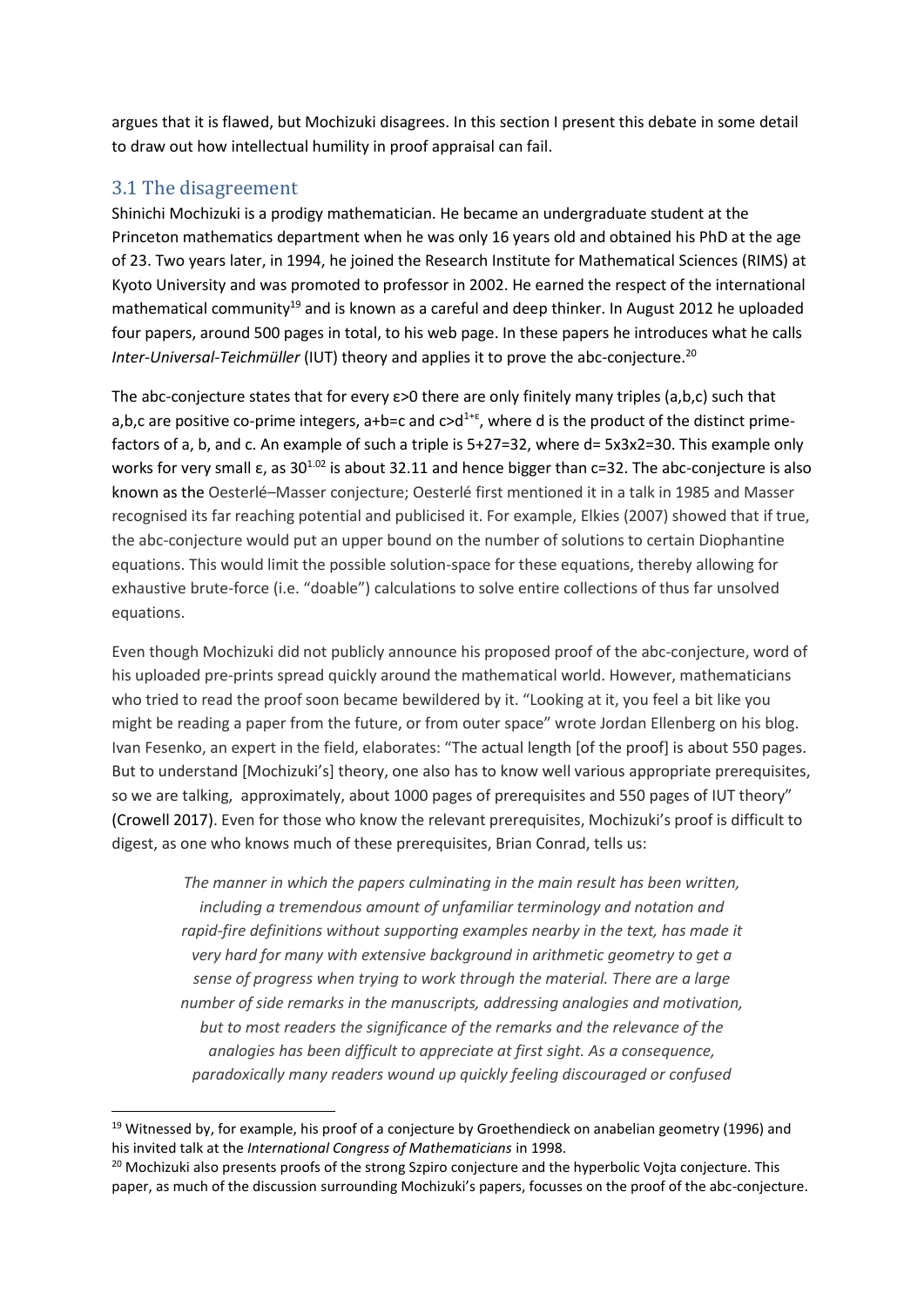*despite the inclusion of much more discussion of "motivation" than in typical research papers. In addition to the difficulties with navigating the written work, the author preferred not to travel and give lectures on it, though he has been very receptive to questions sent to him via email and to speaking with visitors to RIMS. (Conrad 2015)*

According to Conrad, Mochizuki's proof is difficult to digest because from the proof presentation mathematicians struggle to identify a striking new idea and a sense of how this idea is up to the task of solving the issue at hand.<sup>21</sup> As Conrad (2015) tells us, this feeling was shared by many attendees of a 2015 week-long workshop in Oxford, UK, at which numerous mathematicians got together in the hopes of making progress towards understanding Mochizuki's proof. The workshop did not make enough progress, despite Mochizuki's skype'd-in Q&A sessions, to meaningfully assess the correctness of the proof.

Mochizuki's prior work commands significant respect and this is at least part of the reason why mathematicians are willing to invest so much effort in understanding his proof. By the end of 2015 the mathematical community had invested three years and a dedicated workshop, but Mochizuki's proof remained impenetrable to most. Many agreed that essential aspects of the communication of mathematical results had failed. There was a felt need for a survey paper, by Mochizuki or someone else, that would lay out the relevant mathematics more clearly. Yamashita (2017), a colleague of Mochizuki, provides such a survey. It is itself 294 pages long and seems to have done little to alleviate the problems surrounding Mochizuki's proof.

Peter Scholze is another prodigy mathematician. He won the Fields medal in 2018. When Mochizuki's papers appeared in 2012 Scholze read them and was bemused by the long and technical theorems with very short proofs which struck him as "valid but insubstantial" (Klarreich 2018). Corollary 3.12 in the third paper is different. The proof is nine pages long and the result plays a key role in the abc-proof. Scholze could not, by his own admission, follow the logic in these nine pages (ibid.). He was only 24 at the time and decided not to contribute to public debate about Mochizuki's proof then. But when Conrad published the above-mentioned blog post in 2015 Scholze sent Conrad an unsolicited email about his concerns with Corollary 3.12. As Conrad mentions in a reply to (Calegari 2017), two other mathematicians had similar doubts about 3.12 and wrote unsolicited emails to Conrad. Shigefumi Mori contacted Scholze to organise a meeting between him and Mochizuki. Scholze reached out to Jakob Stix and together they spent one week in March 2018 in Kyoto to discuss the abc-proof with Mochizuki and his colleague Yuichiro Hoshi. The discussion remained inconclusive: Mochizuki and Mori maintain that the proposed proof of the abc-conjecture is correct, Scholze and Stix argue that it is flawed; (Scholze and Stix 2018), (Mochizuki 2019).

The principal disagreement is about certain isomorphisms, called poly-isomorphisms, used in Mochizuki's proposed proof. As Roberts (2019) puts it, Scholze and Stix "have allowed themselves to identify isomorphic objects for the purpose of simplifying an argument. In places where Mochizuki supplies two distinct but isomorphic mathematical objects, Scholze and Stix see only one on the grounds that they are isomorphic." Mochizuki denies that such identification can be done. He argues

<sup>&</sup>lt;sup>21</sup> In a reply to Calegari's (2017) blog post Terrence Tao points out the value of what he calls "proofs of concept statements", by which he means "ways in which the methods in the paper in question can be used to obtain new non-trivial results of interest".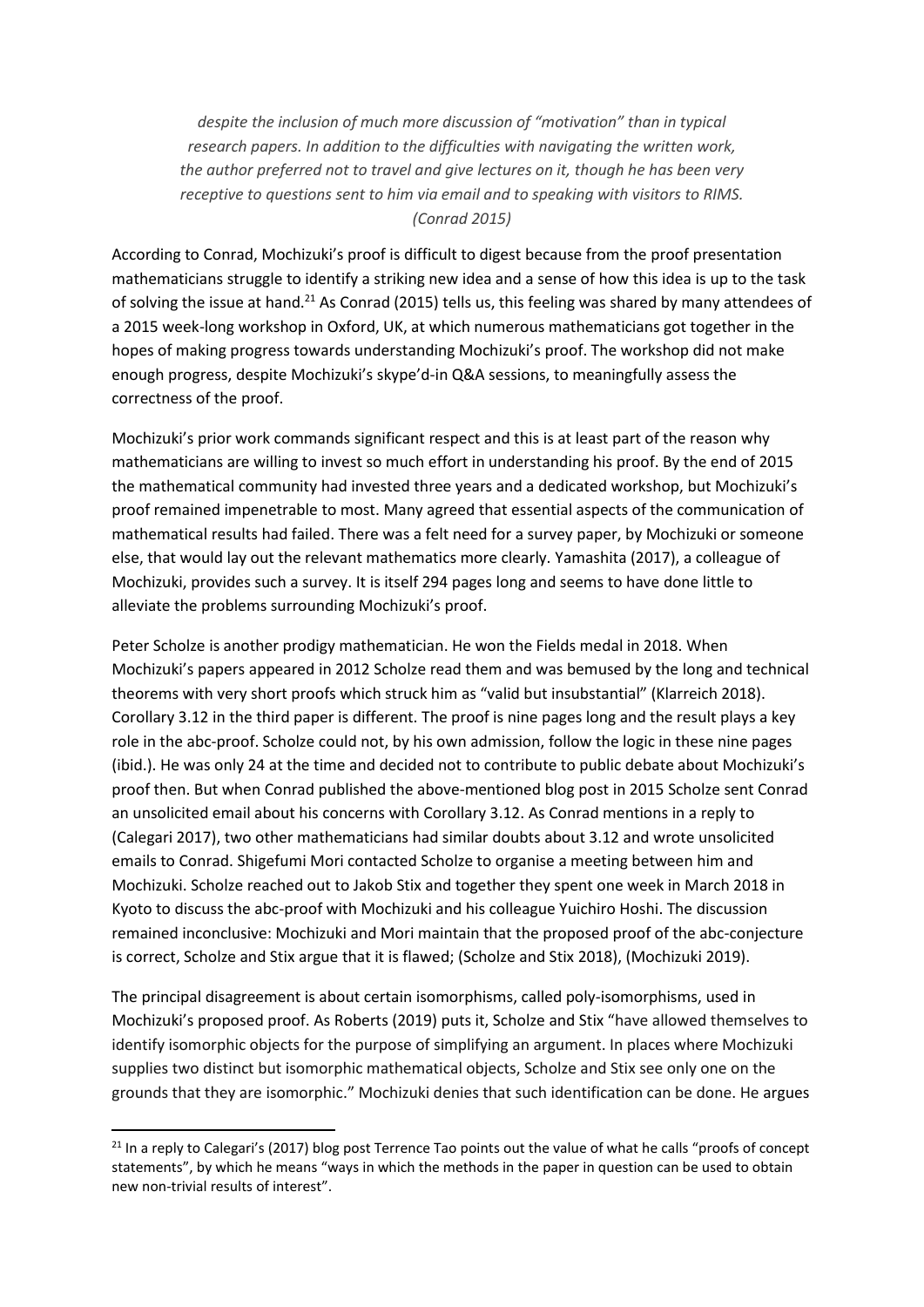that there is a "fundamental misunderstanding" on the part of Scholze and Stix and their criticism "does not imply the existence of any flaws in IUT whatsoever" (Mochizuki 2019, 1). In a recent blog post Taylor Dupuy (2020) explains some of the mathematical details that may be involved in this "fundamental misunderstanding". In his answer to Dupuy's post, Scholze stresses that he is "willing to accept that there is a nonzero chance that some of these things might make sense under certain circumstances" but demands of Mochizuki to be clearer about the matter. As things stand, Scholze maintains that Mochizuki's proof is flawed.

Mochizuki (2013) remarks that the initial four papers were submitted to a journal but does not provide the name of that journal. There was a rumour that the journal was the *Publications of the Research Institute for Mathematical Sciences* (PRIMS), the in-house journal of RIMS. Mochizuki is chief editor of PRIMS. Notice that mathematicians often submit to journals of which they are editors (Castelvecchi 2020). As long as they do not get involved in the reviewing process, this is considered acceptable. For example, it does not conflict with the ethical codes of the *European Mathematical Society*. Nonetheless, PRIMS denied at the time that Mochizuki had submitted his papers to the journal.

On 3 April 2020 it was announced that PRIMS will publish Mochizuki's proof. Kiran Kedlaya, an expert who has spent considerable effort to penetrate Mochizuki's proof, remarks "I think it is safe to say that there has not been much change in the community opinion since 2018" (Castelvecchi 2020). The epistemic status of the abc-conjecture remains disputed. Some mathematicians agree with Mochizuki and the PRIMS reviewer that the proposed proof is indeed correct. Scholze<sup>22</sup> and other mathematicians maintain that the proof is flawed. And many mathematicians seem to suspend judgement for now.

#### 3.2 Discussion

The disagreement between Mochizuki and Scholze is about what follows from a given mathematical set-up. It shows that what counts as a mathematical mistake in a proof can itself be a matter of dispute. Bloor (1976) made a very similar point, invoking an indigenous African culture whose logic does not align with those logical standards which are widely accepted in contemporary mainstream mathematics. He used this to argue that even the logical force of mathematics is a social construct. I do not make such radical social constructivist claims. I wish to draw attention to the fact that in the here and now of humans handling mathematical texts, the question of what amounts to a mathematical mistake can be a matter of dispute. It is in this here and now that mathematicians act and thus it is in this here and now that mathematicians may (fail to) manifest intellectual virtues such as humility.

When proofs become so complex and difficult to understand that even experts struggle, the reasoning structures of mathematics can fail to function in their usual and expected ways. In cases where this happens, such as in the case of the abc-conjecture, there is room for disagreement about the mathematical correctness of a proof.

Maddy (1997, 2011) argues that set theory can serve as a final court of appeal for matters about the correctness of proofs. Whilst there is a case to be made that it is a goal of set theory to provide such

 $22$  Stix has refused comment for Castelvecchi's piece. He has also not (openly) contributed to the blog discussion between Scholze and Dupuy mentioned above.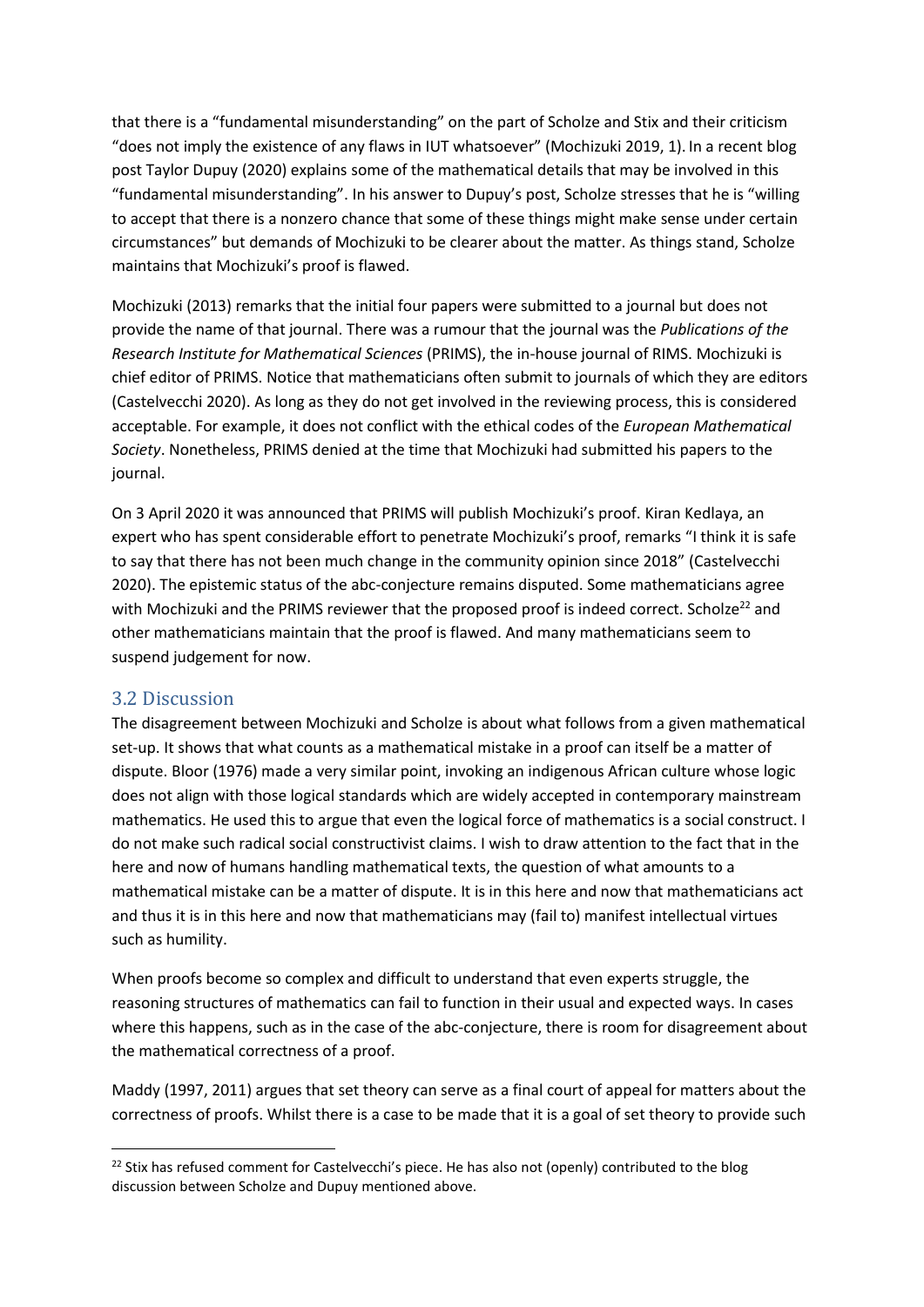a service (see also section 4), other mathematical disciplines do not generally make use of this service. In the abc-conjecture case some experts struggle to understand the proof. The ability to translate the proof into a set-theoretic idiom and (more easily?) check its correctness there seems beyond reach. Roberts (2019) makes a similar point about computer assisted proof checkers.

Mochizuki uploaded his initial papers 8 years ago. During this period the mathematical community has critically remarked on Mochizuki's proof-communication. His writing has been criticised for: unfamiliar terminology; definitions without nearby examples in the text; large number of difficult to process side-remarks; motivation parts are obscure. Mochizuki has furthermore been criticised for refusing to travel outside of Japan to lecture on the proof. All these are limitations to Mochizuki's efforts to communicate his proof to the mathematical community in a way that fosters understanding. According to the account of intellectual humility by Whitcomb et al. (2017), Mochizuki should "own his limitations". He should admit to them and overcome them where he can, for example by writing a concise survey paper or by lecturing on his proof to international audiences. This he has refused to do. The year after uploading his papers Mochizuki (2013, 5) remarked that "if one proceeds to study carefully step by step, starting from the 'preparatory papers', there is no reason that one should encounter any insurmountable difficulties" in understanding the proof of the abc-conjecture. Over the years that followed Mochizuki was responsive to emails (by experts, he avoids journalists), has skyped-in to international meetings, and has communicated his proof to colleagues and visitors at RIMS. None of these efforts were sufficient to transmit an understanding of his proof to the international mathematical community. This raises the question how far the intellectually humble need to go to own their limitations.

Whitcomb et al.'s (2017) account of intellectual humility remains silent on the question how far one needs to go to own one's limitations. Yet an answer may not be far off. It may not be enough to own one's limitation; one may also need to ensure that the way one attempted to own one's limitation was successful in what it aimed to achieve. The steps Mochizuki undertook to generate understanding were unsuccessful. We may thus expect him to undertake further steps until his intellectual aims are reached. Intellectual humility might be best understood as containing such a success condition.

Notice that there are good reasons to stop owning one's imitations. Additional communication of his proof would require an amount of time and effort on Mochizuki's part that may not align with his life plans. Extended travel outside of Japan may be detrimental to his local social network and personal wellbeing; writing survey papers is time-consuming and possibly detrimental to his other intellectual projects. How much can reasonably be expected? When we understand intellectual humility as a virtue in service of the intellectual flourishing of the practice, then no such personal concerns should deter Mochizuki. If we understand intellectual humility as a virtue in the service of the intellectual flourishing of an individual, then such personal concerns will be important. Demanding to own one's limitations thus also raises questions about how much self-sacrifice for the intellectual practice can be demanded.

There is a noteworthy symmetry to intellectual humility in the abc-case. Above I explored how Mochizuki's critics demand that he manifest more intellectual humility by going further in owning the limitations of his communicative efforts to foster understanding of his abc-proof. Mochizuki counters by demanding that his critics manifest more intellectual humility in their engagement with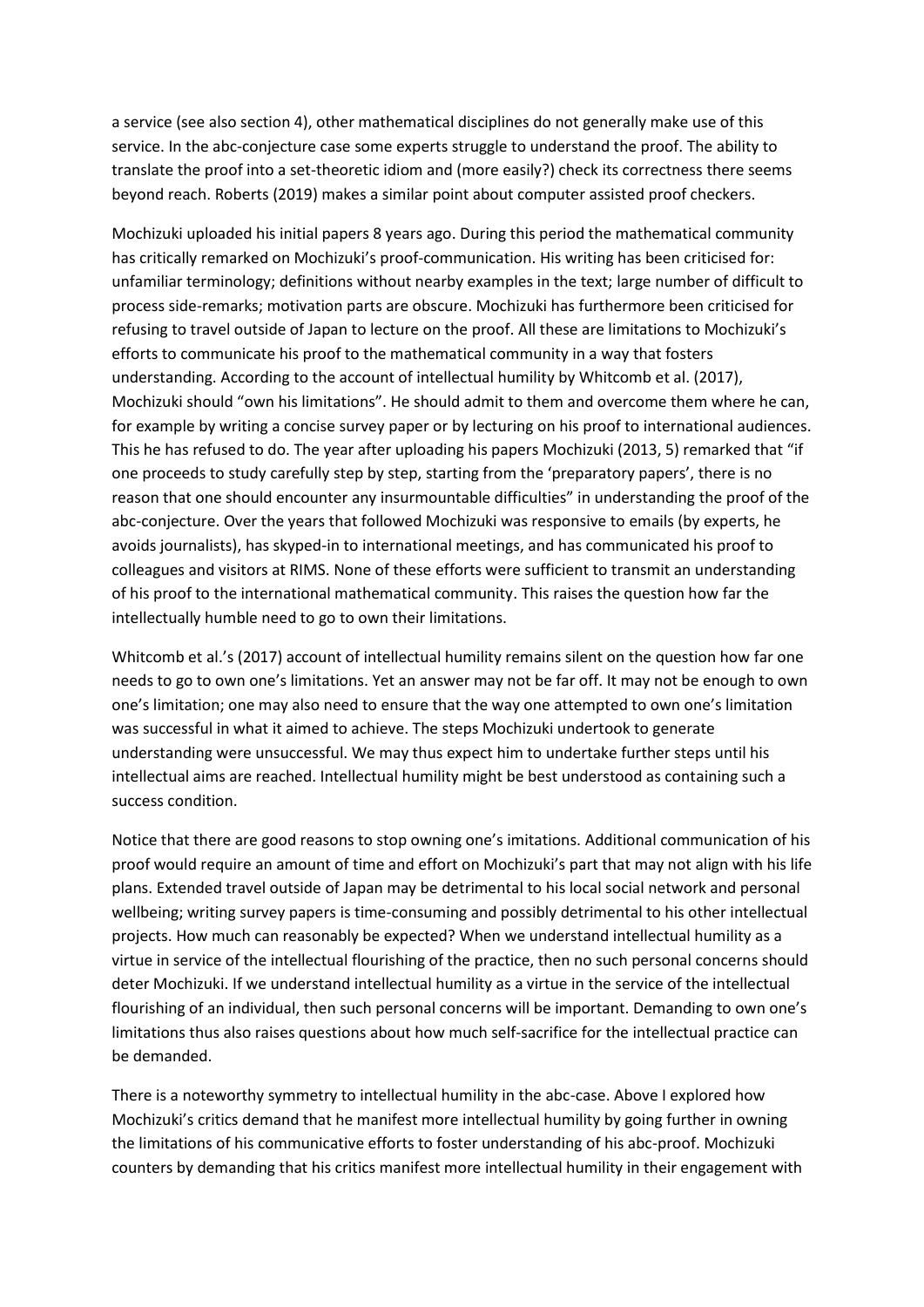his proof. Mochizuki (2013) saw "no reason that one should encounter any insurmountable difficulties" with his proof, provided one is diligent enough in preparing for its study. Mochizuki (2019) adds that criticisms of IUT theory lacked well-defined, detailed and mathematically substantive content. Scholze's and Stix's points were the first exception. However, they allowed themselves to identify two objects that need to be kept distinct according to Mochizuki (see the point about poly-isomorphisms above). In all these instances Mochizuki points out some intellectual limitations of his critics. Neither Roberts and Wood (2007), nor Kidd (2016), nor Whitcomb et al. (2017) offer considerations on such symmetric cases of intellectual humility.

Dutilh Novaes (2020, chapter 11) accounts for the symmetry in the abc-case. She presents the case as an instance of the adversarial collaboration in her Prover-Skeptic model breaking down. Prover, Mochizuki, has failed in his functional duty to convince Skeptic, his audience, of the correctness of his proof. On the other hand, Prover (Mochizuki) claims that Skeptic has (largely) failed in her functional duties because she does not understand IUT theory enough to count as relevant audience.

Dutilh Novaes' analysis forcefully raises questions about the relevant audience for proofs. Who gets to disagree on the alleged mathematical correctness of a result? The Mr Nobody and Ms Bigshot narrative would have it that everybody, even a Mr Nobody, gets to have a say. This now appears as too idealised. Only if Ms Bigshot attributes some relevant expertise to Mr Nobody about the piece of mathematics in question will she be disposed to revise her proof. Mr Nobody is thus not a nobody after all. He counts as relevant expert to Ms Bigshot, which is to say that Ms Bigshot treats Mr Nobody as having a relevant social status. When assessing a mathematical proof both author and reviewer ought to be attentive to the social status of those engaging with a proposed proof; it is good practice to filter the opinion of cranks from the criticism of experts. This jars with Roberts' and Wood's (2007) account of intellectual humility: if the intellectually humble were always inattentive to social status, then the intellectually humble would make for bad assessors of mathematical proofs.

I began this section with a critique of the proposal that intellectual humility in the appraisal of mathematical proofs may be ensured by a tool-like machinery of mathematical reasoning. In this section I showed how matters of proof presentation and of expertise play a significant role in proof appraisal and argued that intellectual humility may fail to manifest in these facets of mathematical practices. I left aside, however, questions about the force of mathematical reasoning. As developed in section 1, Dirac and the mathematicians from the n-category café blog discussion suggest a Christian conception of humility in mathematics as submission to the force of mathematical reasoning. In the next section I show how Väänänen's development of multiverse logic adapts mathematical reasoning structures to the intellectual pressures his practice currently faces in an intellectually humble way. This challenges the conception of humility as a form of submission in mathematics.

#### 4. The set-theoretic pluralism debate

Recall from section 1 that Kidd (2016) discusses intellectual humility in terms of confidences. Part of what Kidd calls "deep confidences" are the kind of confidences we may have into the intellectual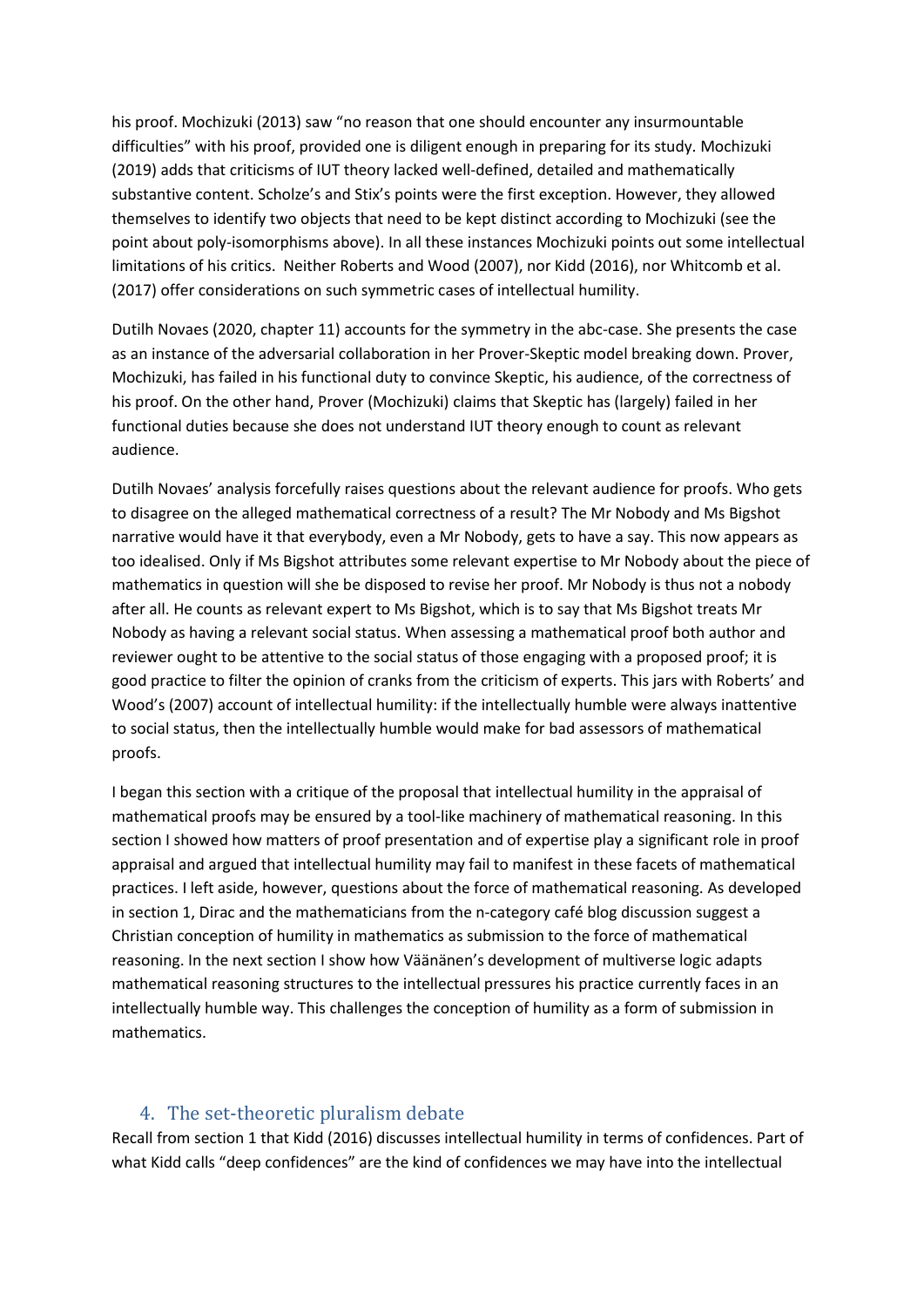enterprises we are embarked upon. The intellectually humble agent regulates her intellectual conduct in recognition of the relevance and fulfilment of confidence conditions. In particular, an intellectually humble agent is disposed to recognise her deep confidences and is willing to review them should intellectual pressures demand it. Kidd (2016, 398) insightfully remarks that "the vices that mark a lack of humility, such as arrogance and dogmatism, are often characterized in terms of their closing a person off from the possibility of intellectual engagement with others".<sup>23</sup>

In Kidd's framework, the intellectually humble mathematician is disposed to recognise when her deeply held beliefs in the reasoning structures of her practice come under pressure and is willing to revise them where intellectual pressures demand it. Lakatos' (1976) *Proofs and Refutations* is one narrative about what forms such intellectual pressures on mathematical reasoning structures may take and how mathematicians have adjusted their reasoning structures accordingly. In this section I present Jouko Väänänen's development of multiverse logic as another example.

Väänänen is a set theorist and set theory is currently facing notable intellectual pressure on the basic assumption that set theory's epistemic grasp extends to every mathematical proposition. I call a proposition within our epistemic grasp if the truth-value of the proposition is already known or can be known in the future, either through proof or on the basis of some other reasons (e.g. what Gödel (1945) called *intrinsic* and *extrinsic* reasons). Propositions which are not within set theory's epistemic grasp are the *absolutely undecidable* propositions (see below). Set theorists today are having a debate about whether there are such absolutely undecidable propositions, i.e. whether the epistemic grasp of set theory is limited. Väänänen proposes to adapt the reasoning structures of set theory to handle the intellectual pressures on the assumption that set theory's epistemic grasp is unlimited: he proposes a new logic, multiverse logic, which can formally capture the view that certain mathematical statements are beyond our epistemic grasp. Set theorist and philosopher Juliette Kennedy (2015) has called Väänänen a border-crossing logician:

> *Of course, not all logicians are attracted to dogma. Some are fascinated by the space between theories, by points of data downplayed by this or that theoretical stance, or left out altogether. Their approach is pantheistic and ecumenical, and, with respect to foundations in particular, opportunistic and localized. Their attitude is critical, not toward any particular logical method, but toward the idea of* omniscience*. Neutrality is not a goal in itself; border- crossing logicians are willing to take ideology seriously where they find it effective—it is just that they rarely find it so. (Kennedy 2015, 1)*

I argue that Väänänen manifests intellectual humility in the way he proposes to adapt the old settheoretic dogma that all mathematical statements are within our epistemic grasp to the intellectual pressures this dogma is currently facing.

#### 4.1 Multiverse Logic

Set theorists are currently having a debate about the fundamentals of their field. Part of this debate is about pluralism. Roughly, the monists hold that there is a single structure containing all sets, the

<sup>&</sup>lt;sup>23</sup> Kidd credits (Tiberius & Walker 1998) for this insight.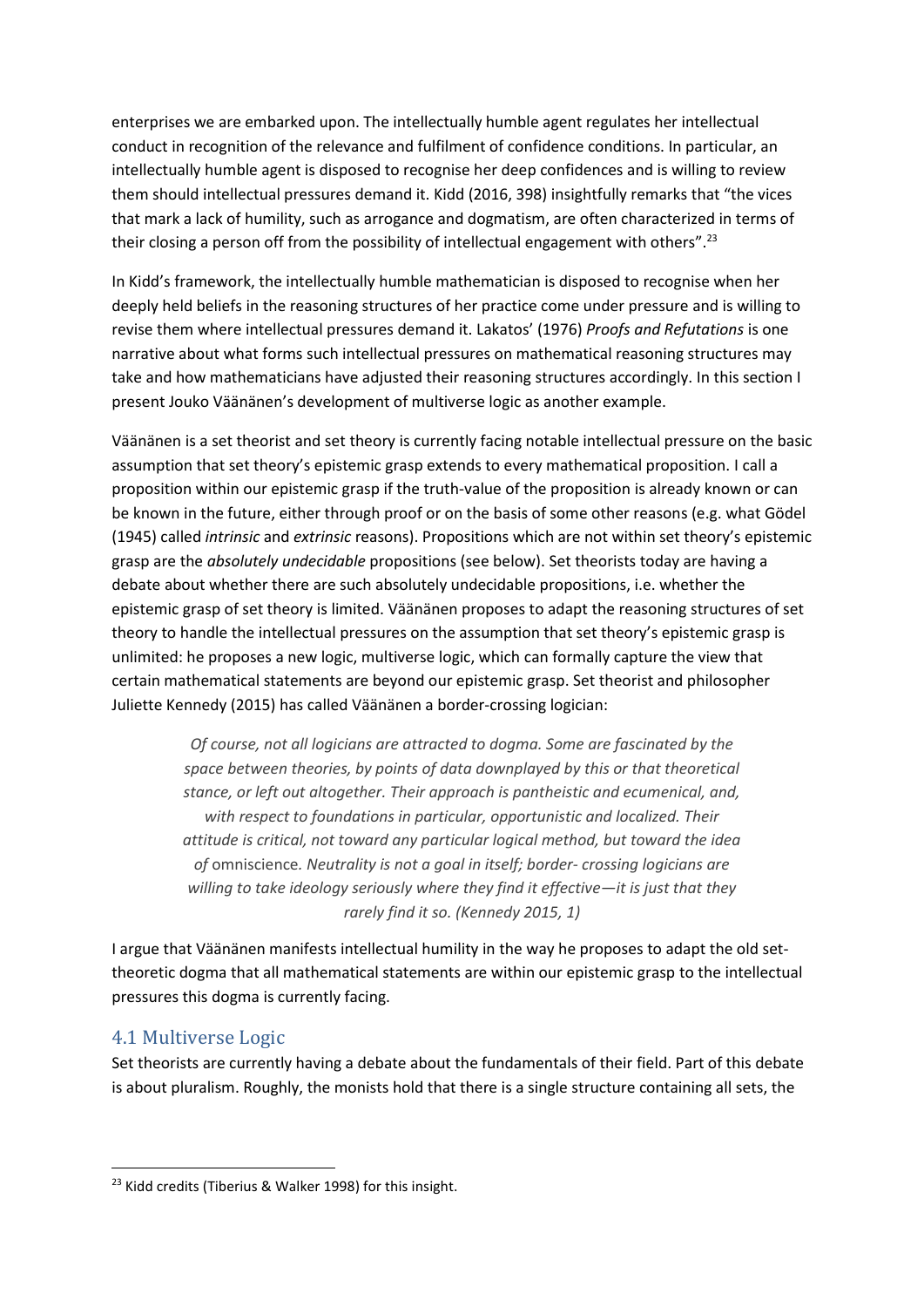so-called true universe of sets. The pluralists argue, again roughly, that there is no one structure that should (or even can) be granted this special status.

Maddy (2017; 2011; 1997) has given a career-length argument that set-theoretic monism is the orthodoxy in set theory in the sense that monism can be assumed, pluralism needs to be argued for. <sup>24</sup> As she convincingly argues, set-theoretic practice was also intended to serve as a foundation for all of mathematics. To satisfy set theory's foundational goal, Maddy argues that a single unified structure in which all sets appear is preferable.

Criticism of Maddy has focussed on her claim that set theory today should still be committed to monism (Ternullo 2019),<sup>25</sup> (Rittberg, 2016), (Antos et al. 2015). Her argument that set-theoretic monism is the orthodox position in the current set-theoretic pluralism debate is not in doubt.

The set-theoretic pluralism debate arose, in part, out of the realisation that some set-theoretic propositions are undecidable from the currently accepted axiom system Zermelo-Fraenkel with Choice, ZFC for short. A proposition is called *undecidable* from some axiom system if that axiom system neither proves nor disproves the proposition. The well-known example is the Continuum Hypothesis, CH, which is undecidable from ZFC. Notice that undecidability is a formal notion: set theorists can prove that CH is undecidable from ZFC. But of course, CH is decidable in certain axiom systems that are stronger than ZFC, e.g., ZFC+V=L.<sup>26</sup> To decide CH thus requires rational argument for such a stronger axiom system.<sup>27</sup> An undecidable proposition is called *absolutely undecidable* if there can be no such rational argument. Because the currently accepted set-theoretic formalisms cannot express absolute undecidability and hence cannot prove that there is no such rational argument, the absolute undecidability of a proposition cannot be proven. To say that a proposition is absolutely undecidable thus expresses the personal belief that the proposition is beyond our epistemic grasp: our (formal and informal) epistemic capacities are insufficient to assess the truthvalue of the proposition.

A central epistemic question of the set-theoretic pluralism debate is about how far our epistemic grasp on set-theoretic propositions reaches: we can prove that there are undecidable statements, but are there absolutely undecidable statements? The arguments that debating set theorists give for their views on the matter tend to rely on heavy mathematical machinery infused with philosophical considerations which are often reliant on metamathematical and philosophical views.<sup>28</sup> Väänänen calls this the "outside view":

*Undecidability of φ by given axioms ZFC means the existence of two models M<sup>1</sup> and M<sup>2</sup> of ZFC, one for φ and another for non- φ. This is indeed the "outside" view about a theory. [… However,] a theory like ZFC is a theory of all mathematics;* 

<sup>&</sup>lt;sup>24</sup> Note that it is questionable whether monism is the most commonly held position amongst set theorists today. See (Rittberg, 2020) for more on monism as the orthodoxy of contemporary set theory. <sup>25</sup> See also Maddy's (2019) reply to Ternullo.

 $^{26}$  L is Gödel's constructible universe. "V=L" is a formal rendering of the idea that every set is constructible in the L-sense. Since CH provably holds in L, ZFC+V=L proves that CH is true.

 $27$  For example, one would have to find rational and convincing arguments for accepting the axiom V=L. There are many rational arguments to the contrary and many (if not most) set theorists today do not grant V=L the same status as the ZFC axioms. (Maddy 1997) provides an argument against V=L.

<sup>28</sup> Peter Koellner's *Exploring the Frontiers of Incompleteness* project and (Kennedy 2014) contain relevant papers. See (Rittberg, 2020) for an analysis of the interplay between philosophy and set-theoretic activity.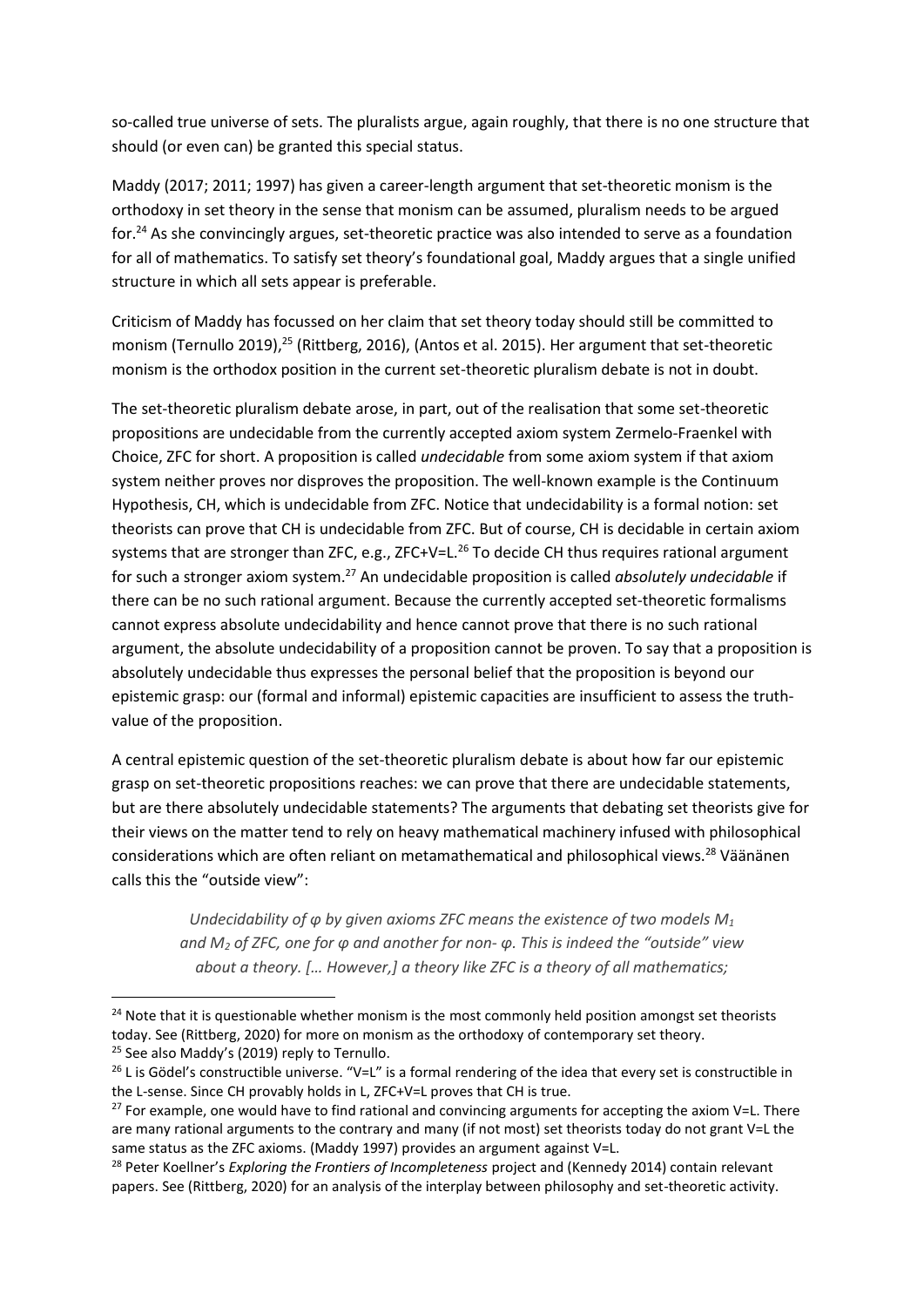*everything is "inside" and we cannot make sense of the "outside" of the universe inside the theory ZFC itself, except in a metamathematical approach.* 

The outside view is predominant in the current set-theoretic pluralism debate. Here are three examples.

#### Hugh Woodin's metamathematical approach is a form of realism:

*[Prediction:] There will be no discovery ever of an inconsistency in [the theory "ZFC + `There exist infinitely many Woodin cardinals'"]*

*One can arguably claim that if this [...] prediction is true, then it is a physical law. (Woodin 2011, 449)*

#### Joel D. Hamkins merges Platonism with a philosophical importance of set-theoretic practice:

*the continuum hypothesis can no longer be settled in the manner formerly hoped for, namely, by the introduction of a new natural axiom candidate that decides it. Such a dream solution template, I argue, is impossible because of our extensive experience in the CH and non-CH worlds.* 

*The multiverse view is one of higher-order realism—Platonism about universes and I defend it as a realist position asserting actual existence of the alternative set-theoretic universes into which our mathematical tools have allowed us to glimpse. (Hamkins 2012, 417)*

John Steel is pragmatic:

*In the author's opinion, the key methodological maxim that epistemology can contribute to the search for a stronger foundation for mathematics is: maximize interpretative power. (Steel 2014, 154)*

Woodin, Hamkins and Steel propose to resolve the issue of absolute undecidability of set-theoretic propositions on the basis of philosophical considerations - what Väänänen calls an "outside view". Väänänen proposes an "inside view" which aims to actively avoid metamathematical and philosophical discourse and instead proposes to engage with absolute undecidability by formal means. Since the currently standard formalisms are incapable of handling absolute undecidability (recall that absolute undecidability of a proposition cannot be expressed by currently standard formalisms), Väänänen proposes to adjust these formalisms. He develops a multiverse logic, which he motivates thus:

*we want [multiple] universes in order to account for absolute undecidability and at the same time we want to say that [these] universes are "everything". We solve this problem by thinking of the domain of set theory as a multiverse of parallel universes, and letting variables of set theory range - intuitively - over each parallel universe simultaneously, as if the multiverse consisted of a Cartesian*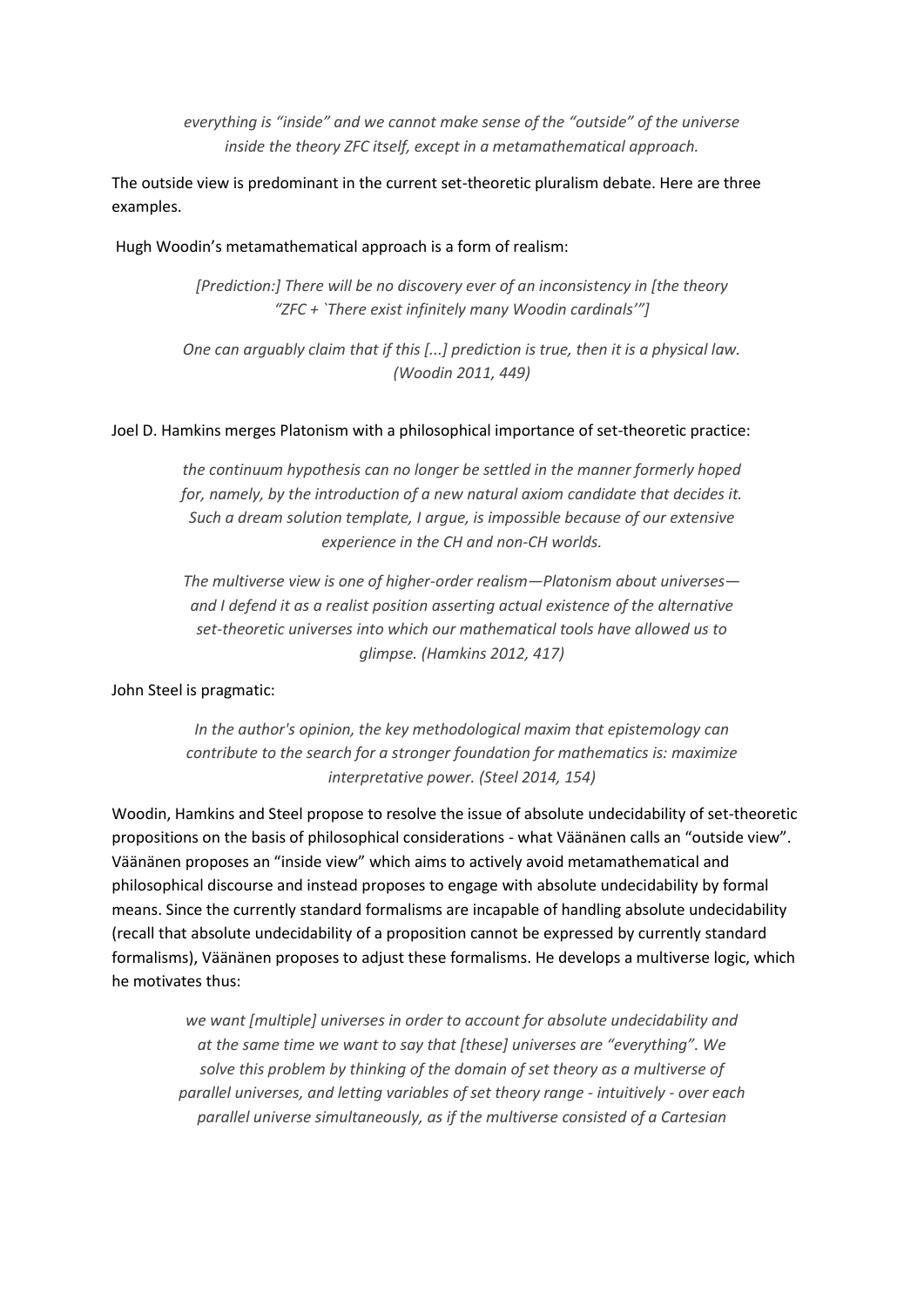*product[29] of all of its parallel universes. The axioms of the multiverse are just the usual ZFC axioms and everything that we can say about the multiverse is in harmony with the possibility that there is just one universe [until a stronger logic is introduced]. But at the same time the possibility of absolutely undecidable propositions keeps alive the possibility that, in fact, there are several universes. (Väänänen 2014, 182)*

Väänänen develops his formalism by extending classical logic to so called *multiverse logic*. He introduces new logical symbols which can express absolute undecidability. At the same time, Väänänen ensures that the new logic does not conflict with the old; the two are "in harmony" as Väänänen says.

Väänänen provides formal means to capture convictions one might have about set-theoretic propositions. For example, using Väänänen's formalism one can formally express the statement "The ZFC axioms are true, CH is true, and GCH is absolutely undecidable" - this statement is not expressible by the currently standard formalisms of set theory. Notice that this allows us to express statements formally, it does not force any convictions about the truth of these statements upon us.

Väänänen's formalism is capable of expressing, amongst many other examples, the so-called generic multiverse proposal of Steel as well as that of Woodin, which carries the same name but differs in relevant details. We may read this as evidence for the success of Väänänen's formalism to track the positions currently on offer in the set-theoretic pluralism debate.

#### 4.2 Discussion

The provable undecidability of some set-theoretic propositions has put intellectual pressure on the once deeply entrenched dogma that each mathematical proposition is within set theory's epistemic grasp. Today, set theorists debate whether there are limits to this epistemic grasp, whether there are absolutely undecidable statements. Submission to the currently standard formalisms of settheoretic reasoning cannot answer this question because absolute undecidability is not traceable by the currently standard formalism. And indeed, Väänänen does not submit to these existing reasoning structures. Instead he adapts them to the problem at hand. In this subsection I argue that the accounts of intellectual humility by Whitcomb et al. (owning one's limitations), Roberts and Wood (virtuous disregard for social status), and Kidd (confidence conditions) work well to track Väänänen's manifestations of intellectual humility in his development of multiverse logic.

Recall that Kidd (2016) presented intellectual humility as a two-component virtue. The intellectually humble are a) disposed to take seriously intellectual pressures on their deeply held beliefs and are b) willing to revise these beliefs should the pressures demand it. Väänänen a) takes seriously the current set-theoretic debate about absolute undecidability and b) develops a formalism capable of expressing limitations in the epistemic grasp on mathematical propositions. That is, Väänänen manifests intellectual humility in his development of multiverse logic according to Kidd's account.

Väänänen introduces his formalism because he wants to avoid an "outside view" in which mathematical discourse is had by philosophical means. Väänänen aims to bring mathematical

<sup>&</sup>lt;sup>29</sup> Väänänen adds as a footnote here: "But the Cartesian product is just a mental image. We cannot form the Cartesian product because we cannot even isolate the universes from each other".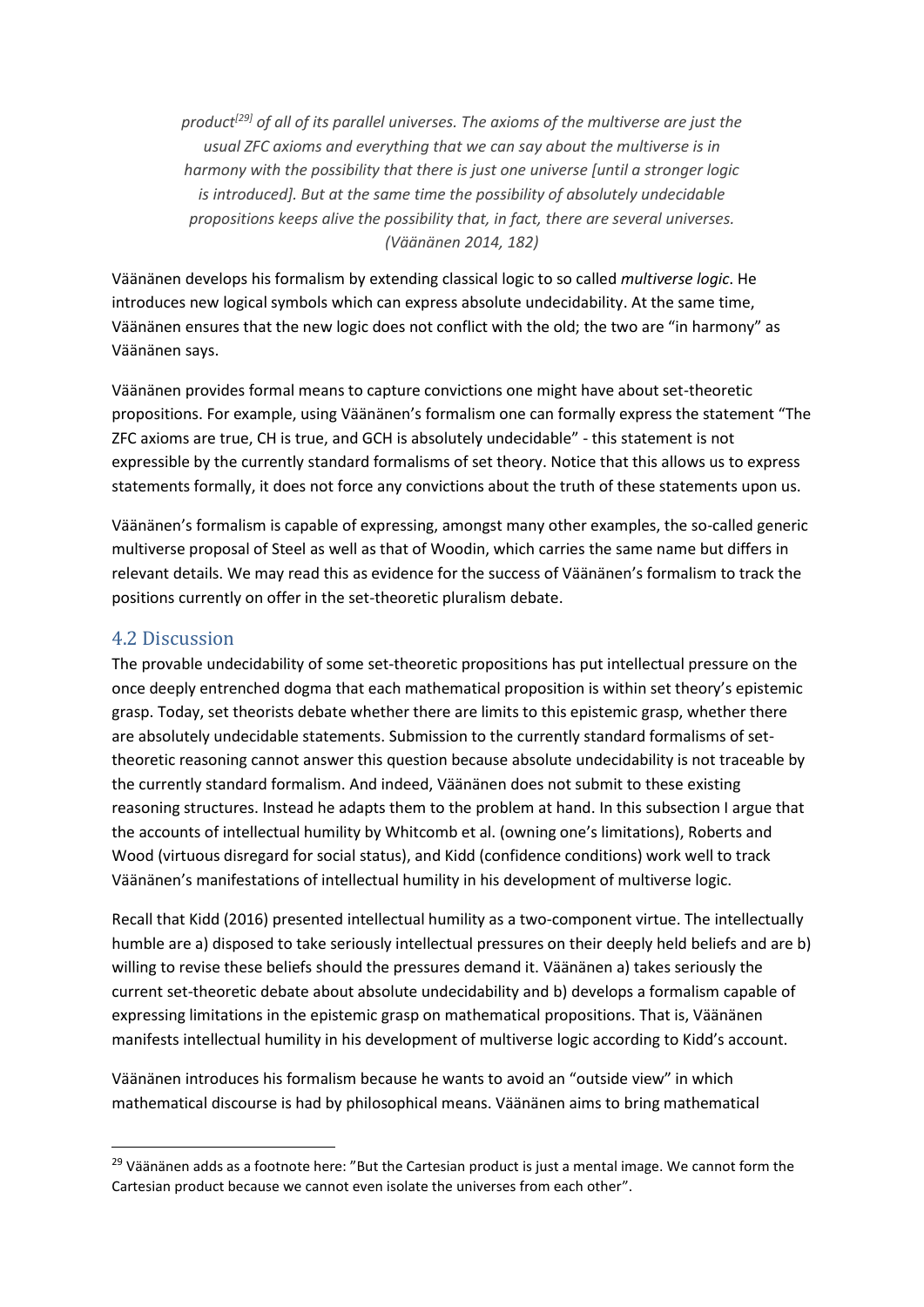discourse back into a mathematical realm, an "inside view", i.e. he seeks to engage with the challenges his practice is facing with the means he is arguably an expert in: formal mathematical machinery. There is a recognition of his area of expertise here, which is a sign of intellectual humility on Roberts' and Wood's account. But mere submission to the existing formalisms of set theory cannot handle the issue of absolute undecidability. Väänänen owns this limitation of his intellectual practice in the sense of Whitcomb et al. (2017). He does not seek to provide answers to the issue of absolute undecidability. Instead, he develops a formalism capable of expressing one's view on the issue in mathematically traceable ways. Thus, he recognises his area of expertise here but is simultaneously willing to adapt it to be able to employ it to the issue at hand.

Another dimension on which Väänänen manifests intellectual humility in his work on multiverse set theory is by not forcing any conviction upon us. He provides a formal playing field that is free of assumptions about whether there are any absolutely undecidable statements and which they are should they exist. Väänänen provides the formal means to express our convictions that a certain statement is or is not absolutely undecidable. He does not aim to shape our thoughts on this matter; he allows us intellectual freedom.<sup>30</sup> Thus, Väänänen develops his multiverse logic without the intention to leave his stamp on the mind of his disciples and to shape the field and the views of future generations according to his personal views on absolutely undecidability. In the words of Roberts and Wood (2007), Väänänen does not aim to intellectually dominate his practice. As they have argued, this is a sign of intellectual humility (cf. section 1).

In section 2 I suggested we read Roberts and Wood as a motivational account of intellectual humility: the intellectually humble is not motivated by those external goods of a practice which promise to generate social status. This is the case for Väänänen. Intellectual humility is not a byproduct of Väänänen's work. He did not write a paper and intellectual humility manifested by chance. Rather, he is not disposed to dominate his peers by pushing his views on the pluralism debate upon them. His aim in (Väänänen 2014) is to bring a mathematical discourse that is currently had by philosophical means into the realm of mathematically traceable formalisms. There is a sense in which intellectual humility is a driving force for the writing of the paper.

#### 5. Conclusion

In this paper I explored how intellectual humility may (fail to) manifest in mathematical practices. I employed virtue-epistemological accounts of this virtue in three case studies of mathematical activity. This showed that recent accounts of intellectual humility are successful at tracking some aspects of intellectual humility in mathematical practices but require adjustments in others. In this section I draw two conclusions from my analysis. First, virtue theorists of mathematics stand to benefit from appropriating accounts of the intellectual virtues provided by the virtue epistemologists. Second, virtue epistemology is enriched through analyses of the virtues in the context of real life practices.

The accounts of intellectual humility provided by virtue epistemology were successful at tracking manifestations of the virtue in the Väänänen-case (section 4), and proved also largely successful for

<sup>&</sup>lt;sup>30</sup> This freedom is nonetheless limited. Väänänen's multiverse logic cannot express Hamkins' multiverse theory because Hamkins allows for too many (i.e. class many) models of set theory.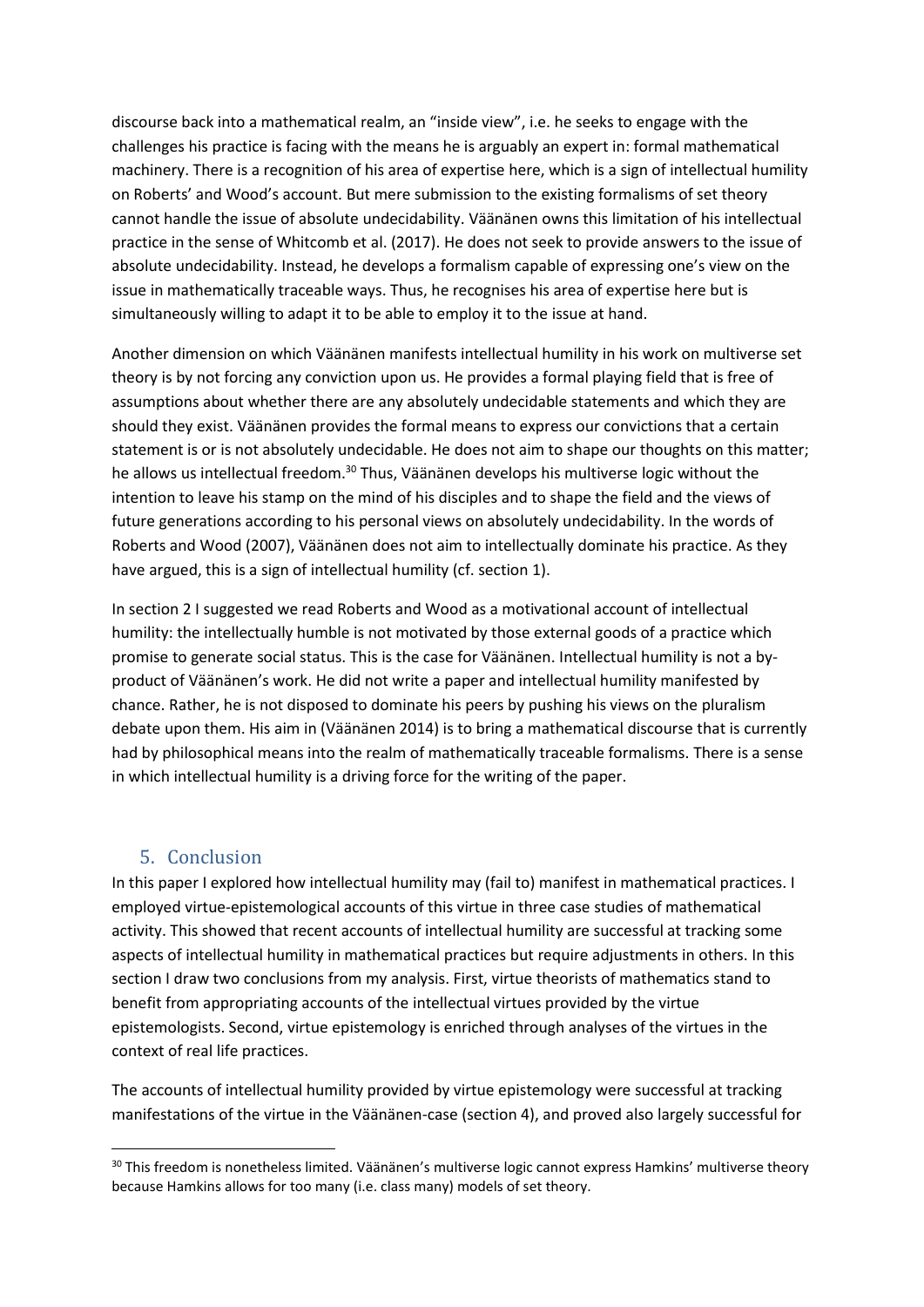an engagement with the Erdös-Selberg debate (section 2). Virtue epistemology thus has something to offer to virtue theory of mathematics, namely detailed accounts of the intellectual virtues.

On the other hand, what virtue epistemology has to offer is not always successful at tracking the complexities of lived mathematical practices. This was particularly visible in section 3, where I showed that the existing accounts of intellectual humility are insufficient for a virtue-theoretic assessment of the abc-conjecture case.

My suggestion is therefore that virtue theory of mathematics stands to benefit from the intellectual resources provided by virtue epistemology, but these resources may require adjustment to successfully track the virtues as they manifest in mathematics. A suitable term for this is "appropriation". To appropriate intellectual resources, such as accounts of a virtue, means to implement them in one's own intellectual framework, which may require adjustments to the original resource (Schuster 2017, Osler 1997). This paper suggests that virtue theorists of mathematics ought to appropriate the intellectual resources provided by virtue epistemologists.

My second claim in this section is that virtue epistemology is enriched through analyses of the virtues in the context of real life practices. I argue that such analyses can inform us about the nature of the virtues. Additionally, it raises questions about the domain-specificity of the intellectual virtues.

Real-life cases of (failed) manifestations of virtues have characteristically more depth than the pointed thought experiments traditionally relied on in virtue epistemology. For example, my discussion of the abc-conjecture raised the question for Whitcomb et al.'s owning-one's-limitations account of intellectual humility of how much an agent should sacrifice her own intellectual flourishing for the flourishing of her practice. Whitcomb et al. fail to acknowledge this problem, also because they do not consider agents in the context of an intellectual practice. Similarly, the abc-case shows that there can be a remarkable symmetry in intellectual humility: Mochizuki demands from his readers to manifest more humility by getting a better grip on IUT theory, whereas (some of) his readers demand Mochizuki to better own the limitations of his explanation of the results. That conflicting parties can accuse each other of not being sufficiently humble in their epistemic endeavours is a facet of intellectual humility which has remained unstudied by contemporary virtue epistemology.

Arguably, these insights could have also been obtained from sufficiently smartly constructed thought experiments. The point is, however, that they did not. Thought experiments of the kinds employed in contemporary virtue epistemology are helpful at highlighting issues, but they are bound to oversimplify and thereby overlook facets of the virtue under study that reveal themselves naturally when considering real-life cases.

Studying real-life cases of manifestations of the intellectual virtues can furthermore inform debates in virtue epistemology. Recall that Whitcomb et al. criticised Roberts' and Wood's virtuousinattentiveness-to-social-status account of intellectual humility by pointing out that one can be intellectually humble and pay attention to one's social status (section 2). My study of the Erdős-Selberg dispute both supported Whitcomb et al.'s criticism and suggested a refinement of Roberts' and Wood's to a motivational account. This theme was taken up again in section 3, where I pointed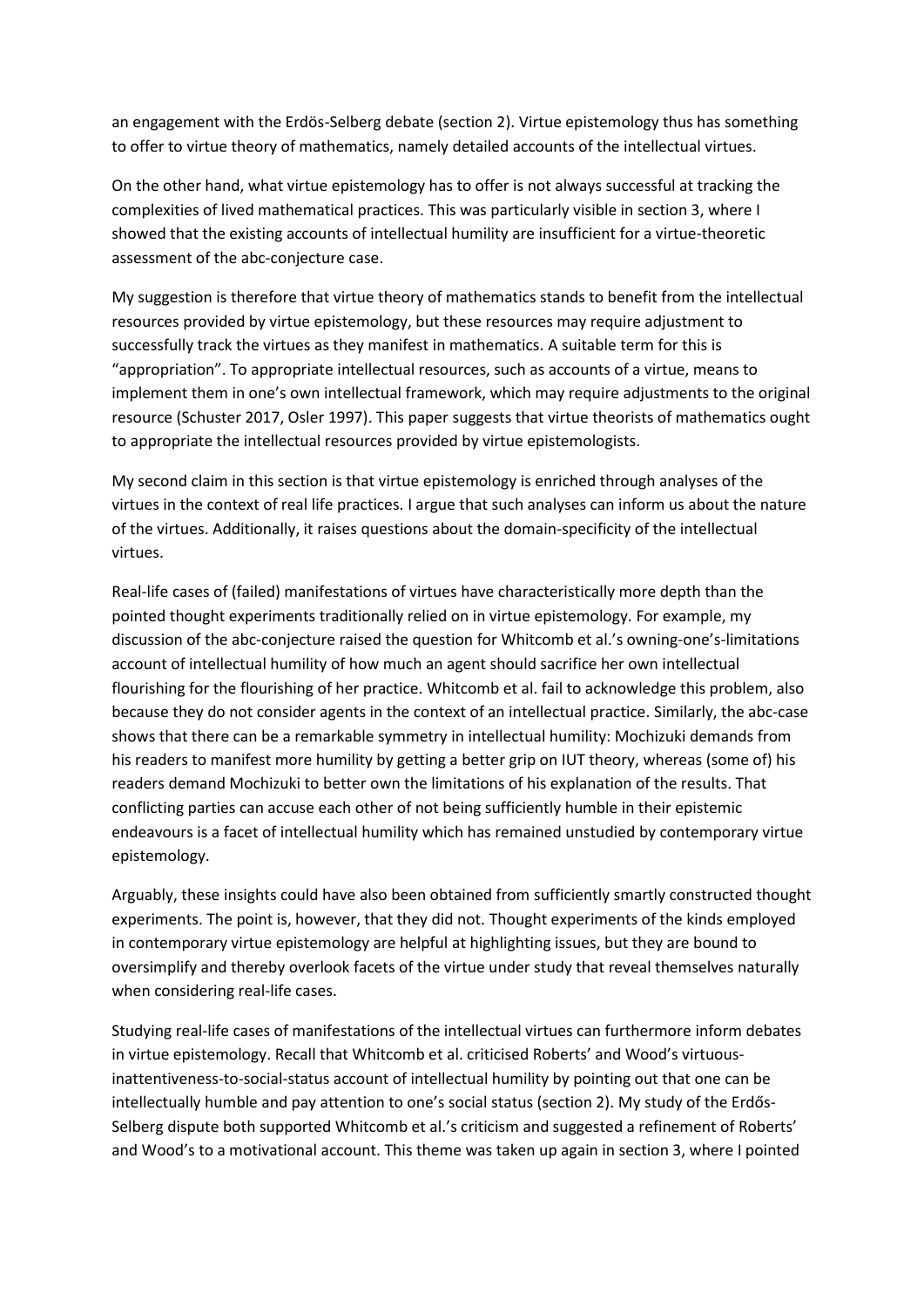out that if the intellectually humble were inattentive to social status, they would make bad reviewers for mathematical papers.

In section 1 I remarked that the ahistorical conceptual analysis of the virtues offered by much of contemporary virtue epistemology suggests that intellectual humility is much the same across all epistemic endeavours. In their contribution to this Topical Collection, Tanswell and Kidd (2020) question this suggestion. They offer a tripartite distinction: a) generic virtues, which are pertinent to all types of enquiry in a domain neutral way; b) specific epistemic virtues, which are generic virtues that take domain-specific forms; c) local virtues, which are pertinent to a certain subject. In this paper I have argued that intellectual humility manifests differently in mathematical practices than it does in the conceptual analysis provided by the virtue epistemologists. This aligns with Tanswell's and Kidd's insights. However, to claim that intellectual humility manifests differently in mathematical practices than elsewhere implies that mathematical practices are different from other epistemic practices. To argue for such a claim would require a comparative study, which is well beyond the scope of this paper. Suffice to say here that my engagement with mathematical practices focussed on disputes about intellectual ownership, correctness of results, and adaptations of deeply held beliefs, all of which feature in epistemic practices other than mathematics as well. Whether or not the disputes and adaptations discussed in this paper were informed by any specifically mathematical features that such disputes would lack in other epistemic practices would require further study. This paper thus remains inconclusive on the question whether there are specifically mathematical intellectual virtues.<sup>31</sup>

Virtue epistemology offers valuable theoretical reflections and the philosophy of mathematical practices can provide access to a host of real-life case studies. The development of a virtue theory of mathematical practices thus promises to be beneficial to both intellectual projects.

### Acknowledgements

I wish to thank Juliette Kennedy for inspiring my work on intellectual humility in mathematics, Jouko Väänänen for lengthy personal discussions about his views on set theory, and Andrew Aberdein, Joachim Frans, Brendan Larvor, Andrew Morris, Pieter Present, Aleksandra Samonek, Alessandra Tanessini, Fenner Stanley Tanswell, Jean Paul Van Bendegem, Jip Van Besouw, and two anonymous reviewers for helpful comments and criticisms. Early drafts were presented at the SPSP2018, the Novembertagnug 2018, and at a research seminar of the *Center for Logic and Philosophy of Science* at the *Vrije Universiteit Brussel*, and I am grateful for the engaging discussions with the audiences. Research for this paper has been funded by the Research Foundation - Flanders (FWO), project G056716N, the Centre for Mathematical Cognition at Loughborough University, and the European Commission via the Marie Skłodowska-Curie Individual Fellowship scheme (grant agreement ID: 883724).

### Bibliography

Aberdein, A., Rittberg, C. J., Tanswell, F. S., 2020. *Virtue Theory of Mathematical Practices*. Topical Collection of *Synthese*.

<sup>31</sup> For an insightful study of *rigour* as an intellectual virtue of mathematics, see (Tanswell 2016).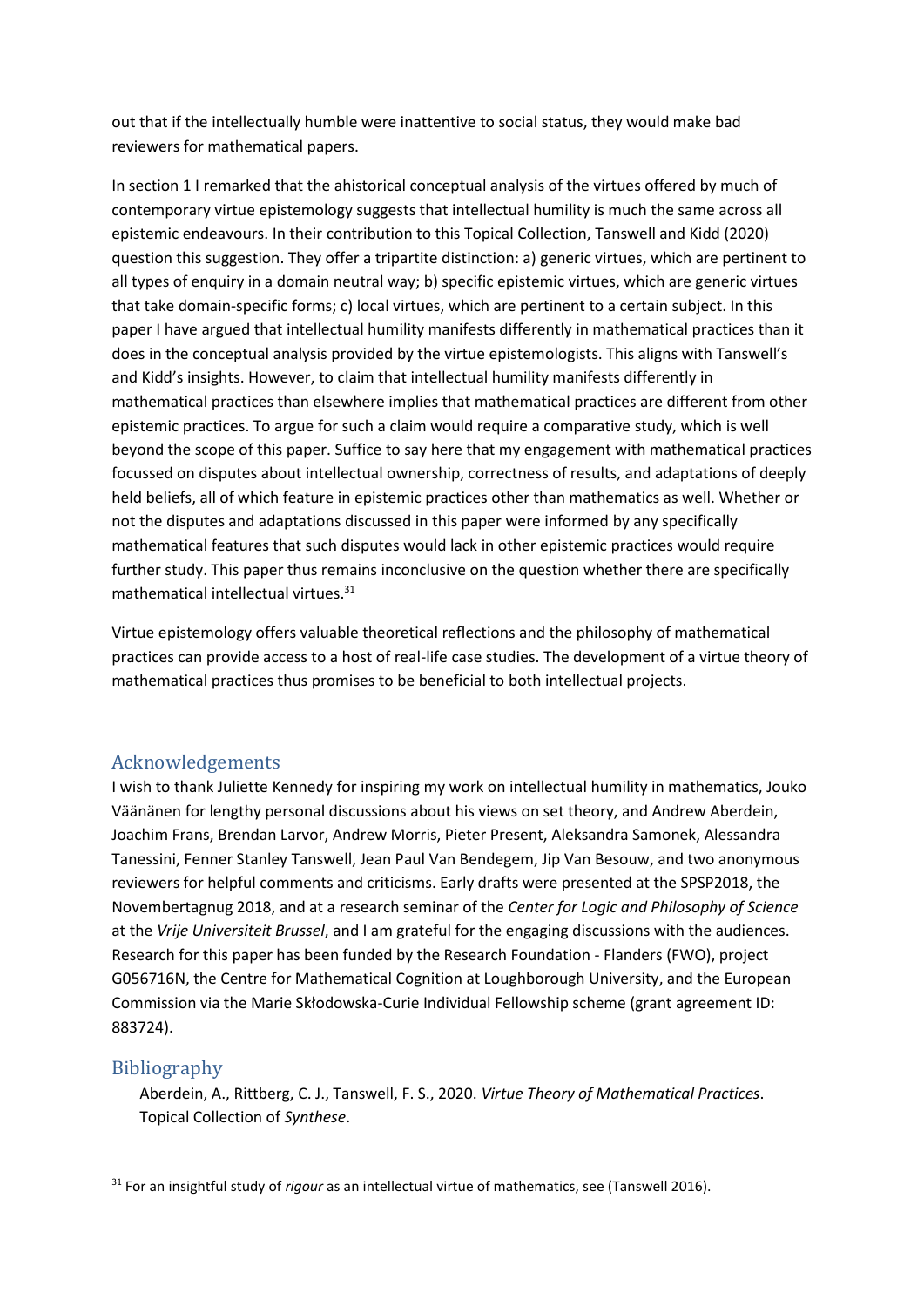Antos, C., Friedman, S.D., Honzik, R. and Ternullo, C., 2015. Multiverse conceptions in set theory. *Synthese*, *192*(8):2463-2488.

Baas, N., Skau, C., The Lord of the Numbers, Atle Selberg. On his life and mathematics. *Bulletin of the American Mathematical Society*, 45(4):617-649.

Ben-Ze'ev, A., 1993. The Virtue of Modesty, *American Philosophical Quarterly*, 30(3):235–246.

Bloor, D., 1976. *Knowledge and Social Imagery*. 2<sup>nd</sup> edition (1991). University of Chicago Press.

Brown, L., 2009. *Aristotle, the Nicomachean Ethics*. Oxford World's Classics. Oxford University Press.

Centrone, S., Kant, D., Sarikaya, D., 2019. *Reflections on the Foundations of Mathematics*. Springer.

Coates, J., 1984. The work of Gross and Zagier on Heegner points and the derivatives of L-series. *Séminare Bourbaki*.

Conrad, B., 2015. *Notes on the Oxford IUT workshop*. Available at: <https://mathbabe.org/2015/12/15/notes-on-the-oxford-iut-workshop-by-brian-conrad/> (accessed 15.1.2021)

Driver, J., 1989. The virtues of ignorance. *The Journal of Philosophy*, *86*(7):373-384.

Dutilh Novaes, C. 2020. *The Philosophy of Deduction*. Cambridge University Press.

Elkies, N. D., 2007. The ABC's of number theory. *The Harvard College Mathematics Review* 1(1):57-76.

Farmelo, G., 2009. *The strangest man: the hidden life of Paul Dirac*, Faber & Faber

Gödel, K., 1947. What is Cantor's Continuum Problem. Reprinted in: Solomon Feferman (ed. In chief), *Kurt Gödel, Collected Works II*. 1990. Oxford University Press. pp.176-187.

Goldfeld, D., 2004. The elementary proof of the prime number theorem: An historical perspective. *Number Theory*. 179-192.

Hamkins, J.D., 2012. The set-theoretic multiverse. *The Review of Symbolic Logic*, 5(3):416-449.

Hazlett, A., 2012. Higher-order epistemic attitudes and intellectual humility. *Episteme*, *9*(3):205- 223.

Hoffman, P., 1998. *The man who loved only numbers*. Fourth Estate.

Hume, D., 1740, *A Treatise in Human Nature*. 2009 reprint: The Floating Press.

Kidd, I. J., 2016. Intellectual humility, confidence, and argumentation. *Topoi*, *35*(2):395-402.

Kidd, I. J., 2017. Confidence, Humility, and Hubris in Victorian Scientific Naturalism. In (van Dongen and Paul 2017).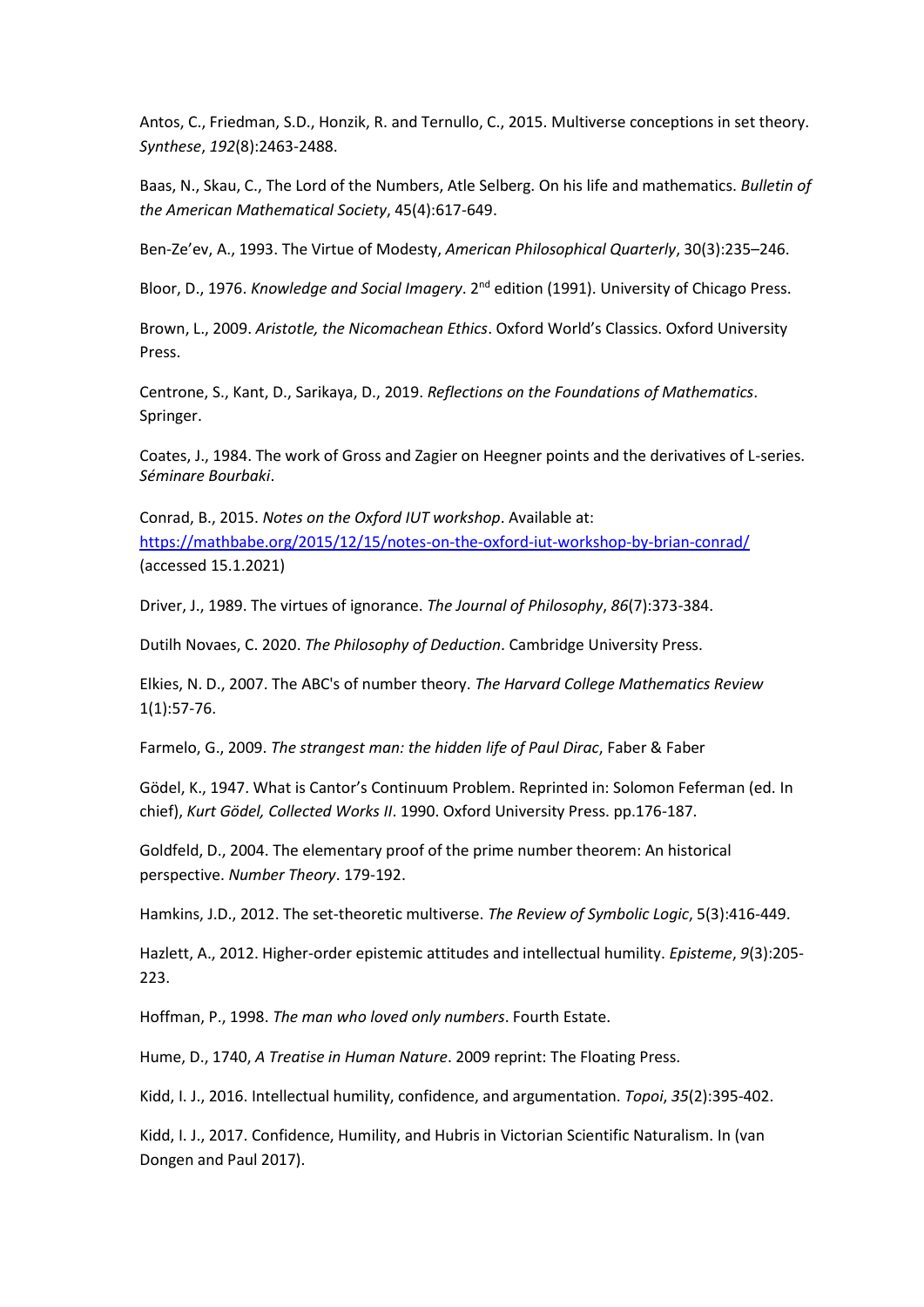Kidd, I. J., Medina, J., Pohlhaus, G., 2017. *The Routledge Handbook of Epistemic Injustice*. Routledge.

Konkola, K., 2005. Have we lost humility?. *Humanitas*, 18(1-2):182-207.

Maddy, P., 2019. Reply to Ternullo on the Multiverse. In: (Centrone et al. 2019). 69-78.

Maddy, P. 2017. Set-theoretic Foundations. In: Caicedo, A.E., Cummings, J., Koellner, P. and Larson, P.B. (eds.) *Foundations of Mathematics* (Vol. 690). American Mathematical Soc..

Maddy, P., 1997. *Realism in Mathematics*, Oxford University Press.

Montaigne, M. de, 2015. *Essays of Montaigne*, Xist Publishing

Nietzsche, F., 1989. *Beyond Good and Evil: Prelude to a Philosophy of the Future*, trans. Walter Kaufmann (New York: Vintage, 1966).

Nuyen, A.T., 1998. Just Modesty, *American Philosophical Quarterly*, 35:101–109.

Osler, M. 1997. Mixing Metaphors: science and religion or natural philosophy and theology in early modern Europe. *History of science*, *36*(1):91-113.

Rittberg, C. J., 2020. Mathematical Practices can be Metaphysically Laden. In: Bharath Sriraman (ed-in-chief). *Handbook of the History and Philosophy of Mathematical Practices*. Springer. [http://doi-org-443.webvpn.fjmu.edu.cn/10.1007/978-3-030-19071-2\\_22-1](http://doi-org-443.webvpn.fjmu.edu.cn/10.1007/978-3-030-19071-2_22-1) (accessed 15.1.2021)

Rittberg, C. J. 2016. *Methods, Goals, and Metaphysics in Contemporary Set Theory*. PhD thesis. Available at[: https://uhra.herts.ac.uk/handle/2299/17218](https://uhra.herts.ac.uk/handle/2299/17218) (accessed 15.1.2021).

Roberts, R.C., and Wood, W.J., 2007. *Intellectual virtues: An essay in regulative epistemology*. Oxford University Press on Demand.

Roberts, D. M., 2019. A Crisis of Identification. *Inference, International Review of Science*, 4(3).

Rushing, S., 2013. Comparative humilities: Christian, contemporary, and Confucian conceptions of a political virtue. *Polity*, 45(2):198-222.

Sachs, J., 2002. *Aristotle Nicomachean Ethics*. Focus Publishing.

Schuster, J. 2017. Consuming and Appropriating Practical Mathematics and the Mixed Mathematical Fields, or Being "Influenced" by Them: The Case of the Young Descartes. In: L. Cormack, S. Walton, J. Schuster (*eds.*), *Mathematical Practitioners and the Transformation of Natural Knowledge in Early Modern Europe*. Springer. pp.37-65.

Selberg, A., and Devine, B., 1989. Oral History Interview of Atle Selberg, June 11 and 15, 1989. Available at:

[https://albert.ias.edu/bitstream/handle/20.500.12111/1037/Selberg\\_OH\\_1989\\_final.pdf](https://albert.ias.edu/bitstream/handle/20.500.12111/1037/Selberg_OH_1989_final.pdf) (accessed 15.1.2021).

Spencer, J., and Graham, R., 2009. The elementary proof of the prime number theorem. *The Mathematical Intelligencer*, 31(3): 18-23.